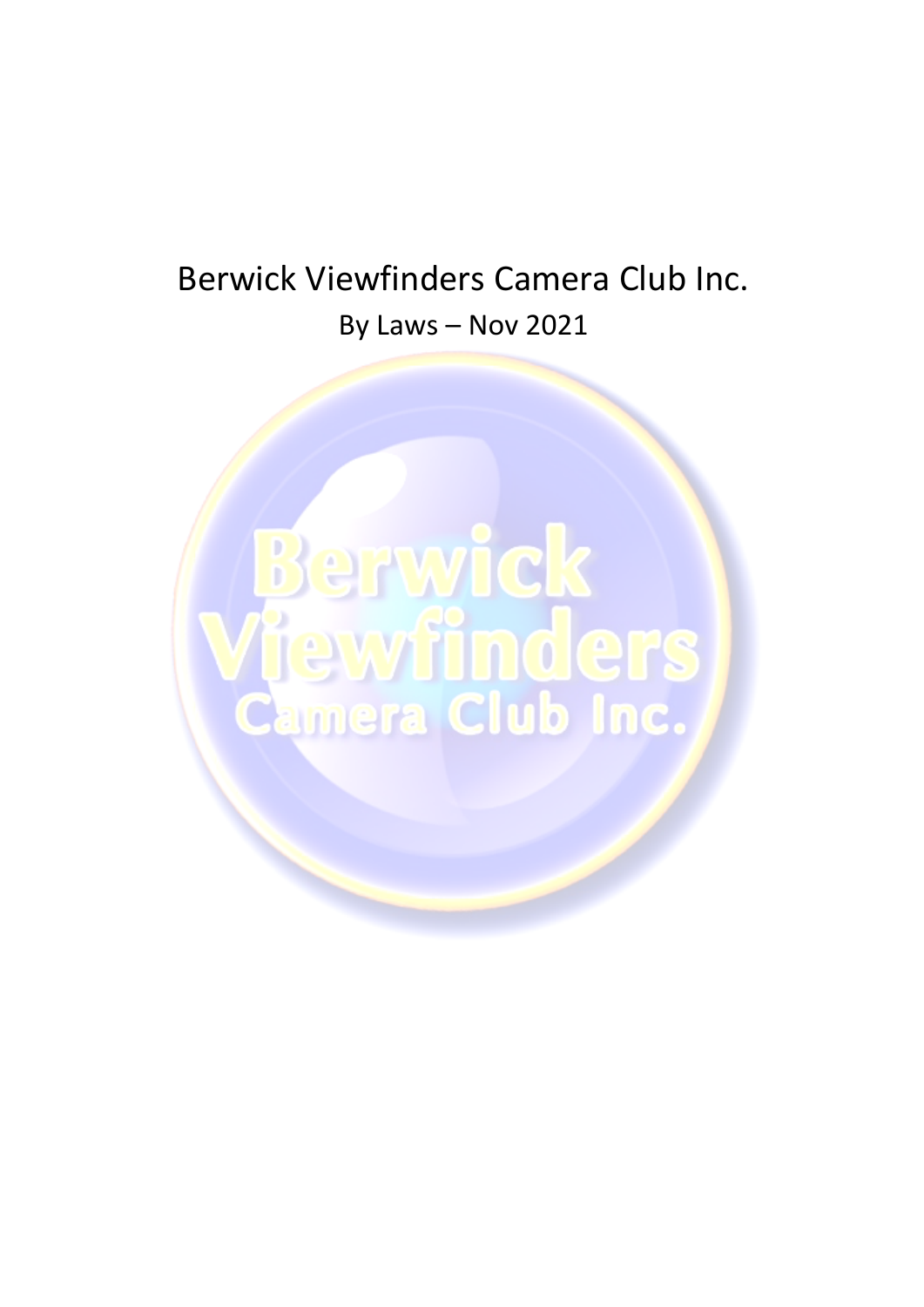| Date           | Change                                                                                                                                                                                                                                                                                                                                                                                                                                                                                                                                                 |  |
|----------------|--------------------------------------------------------------------------------------------------------------------------------------------------------------------------------------------------------------------------------------------------------------------------------------------------------------------------------------------------------------------------------------------------------------------------------------------------------------------------------------------------------------------------------------------------------|--|
| November 2016  | Revised version uploaded to web site                                                                                                                                                                                                                                                                                                                                                                                                                                                                                                                   |  |
| March 2017     | Incorporate changes to AGG competitions as agreed at the<br>$\bullet$<br>1st committee meeting of 2017.<br>The 'Creative/Experimental' category has been removed<br>$\bullet$<br>from the AGG competitions and the Print & Slide<br>competition.<br>A 'Novice - EDPI' category has been added.<br>$\bullet$<br>The number of images, per AGG, per member, has been<br>$\bullet$<br>reduced from 8 to 6.<br>The rules for the End of Year award calculations have been<br>adjusted to reflect the reduction in the number of AGG<br>entries per member. |  |
| May 2019       | Updated the door entry fee.<br>Updated the club meeting address. Updated the new<br>$\bullet$<br>member form to align with the new member starter pack.                                                                                                                                                                                                                                                                                                                                                                                                |  |
| January 2020   | Changed the number of AGG entries in the Open EDPI<br>category to 2<br>Updated the AGG entry form to reflect the Open EDPI<br>change                                                                                                                                                                                                                                                                                                                                                                                                                   |  |
| August 2020    | Altered fee structure re family membership in 1.1.<br>Updated 2.12 regarding identifying marks on prints and EDPI<br>$\bullet$<br>images.                                                                                                                                                                                                                                                                                                                                                                                                              |  |
| September 2020 | 2.14.2 altered to include monochrome as well as colour<br>$\bullet$<br>prints.<br>3.1 Address for correspondence changed.<br>$\bullet$<br>Committee nomination form amended to include "Social<br>Secretary"                                                                                                                                                                                                                                                                                                                                           |  |
| February 2021  | 1.1 Detail re Family/Dependant added. Student added to<br>Pensioner.                                                                                                                                                                                                                                                                                                                                                                                                                                                                                   |  |
| October 2021   | 2.10 Number of entries changed from 6 to 3. EDPI (Novice<br>grade) changed from 4 to 3 entries.                                                                                                                                                                                                                                                                                                                                                                                                                                                        |  |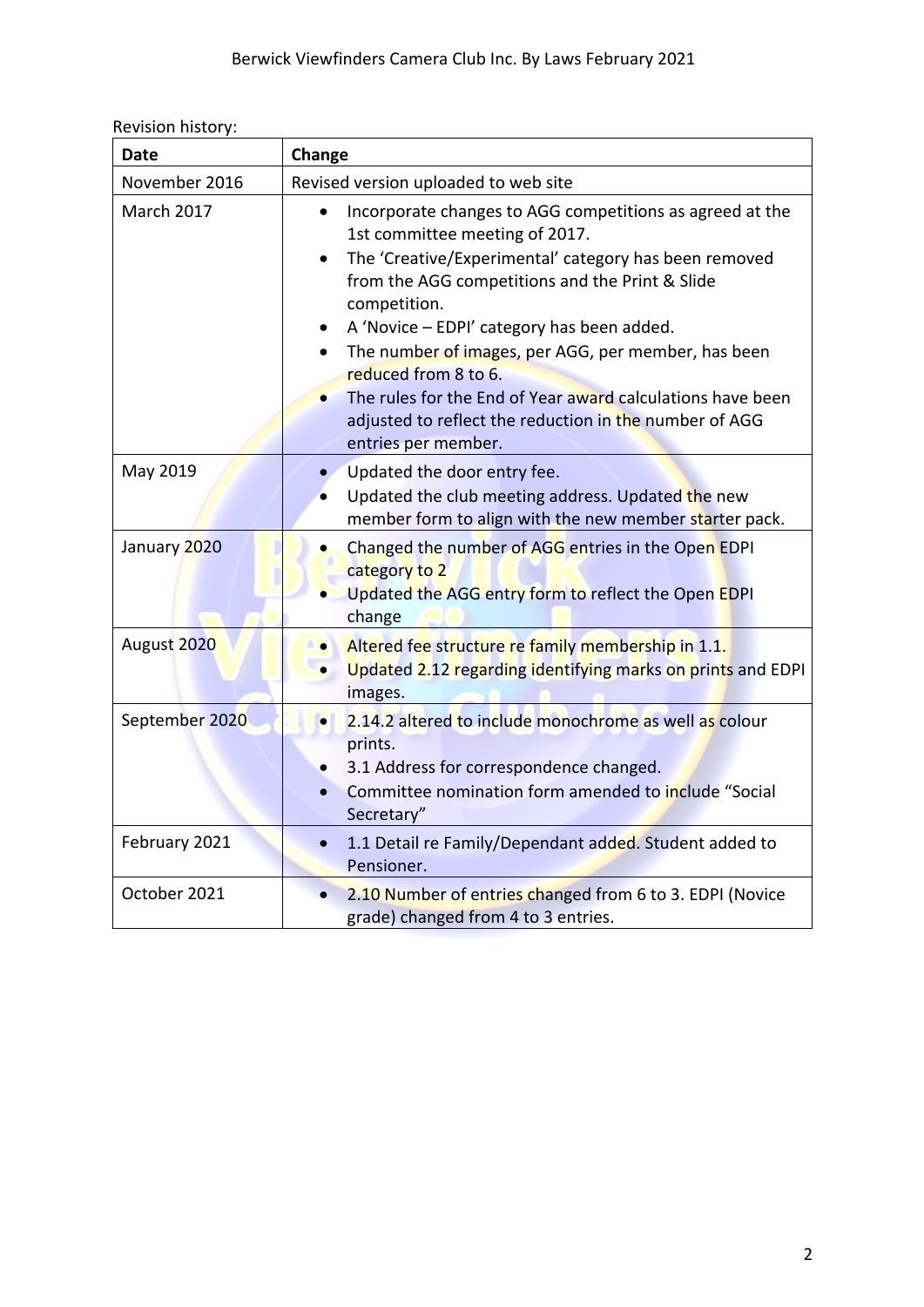### Berwick Viewfinders Camera Club Inc. By Laws February 2021

|              | Table of Contents |  |
|--------------|-------------------|--|
| 1.           |                   |  |
| 1.1          |                   |  |
| 1.2          |                   |  |
| 1.3          |                   |  |
| 2.           |                   |  |
| 2.1          |                   |  |
| 2.2          |                   |  |
| 2.3          |                   |  |
| 2.4          |                   |  |
| 2.5          |                   |  |
| 2.6          |                   |  |
| 2.7          |                   |  |
| 2.8          |                   |  |
| 2.9          |                   |  |
| 2.10         |                   |  |
| 2.11         |                   |  |
| 2.12         |                   |  |
| 2.13<br>2.14 |                   |  |
| 2.15         |                   |  |
|              |                   |  |
| 3.           | General 15        |  |
| 3.1          |                   |  |
| 3.2          |                   |  |
| 3.3          |                   |  |
| 3.4          |                   |  |
| 4.           |                   |  |
| 4.1          |                   |  |
| 4.2          |                   |  |
| 4.3          |                   |  |
| 4.4          |                   |  |
| 5.           |                   |  |
| 5.1          |                   |  |
| 5.2          |                   |  |
| 5.3          |                   |  |
| 5.4          |                   |  |
| 5.5          |                   |  |
| 5.6          |                   |  |
| 5.7          |                   |  |
| 5.8          |                   |  |
| 5.9          |                   |  |
| 5.10         |                   |  |
| 6.           |                   |  |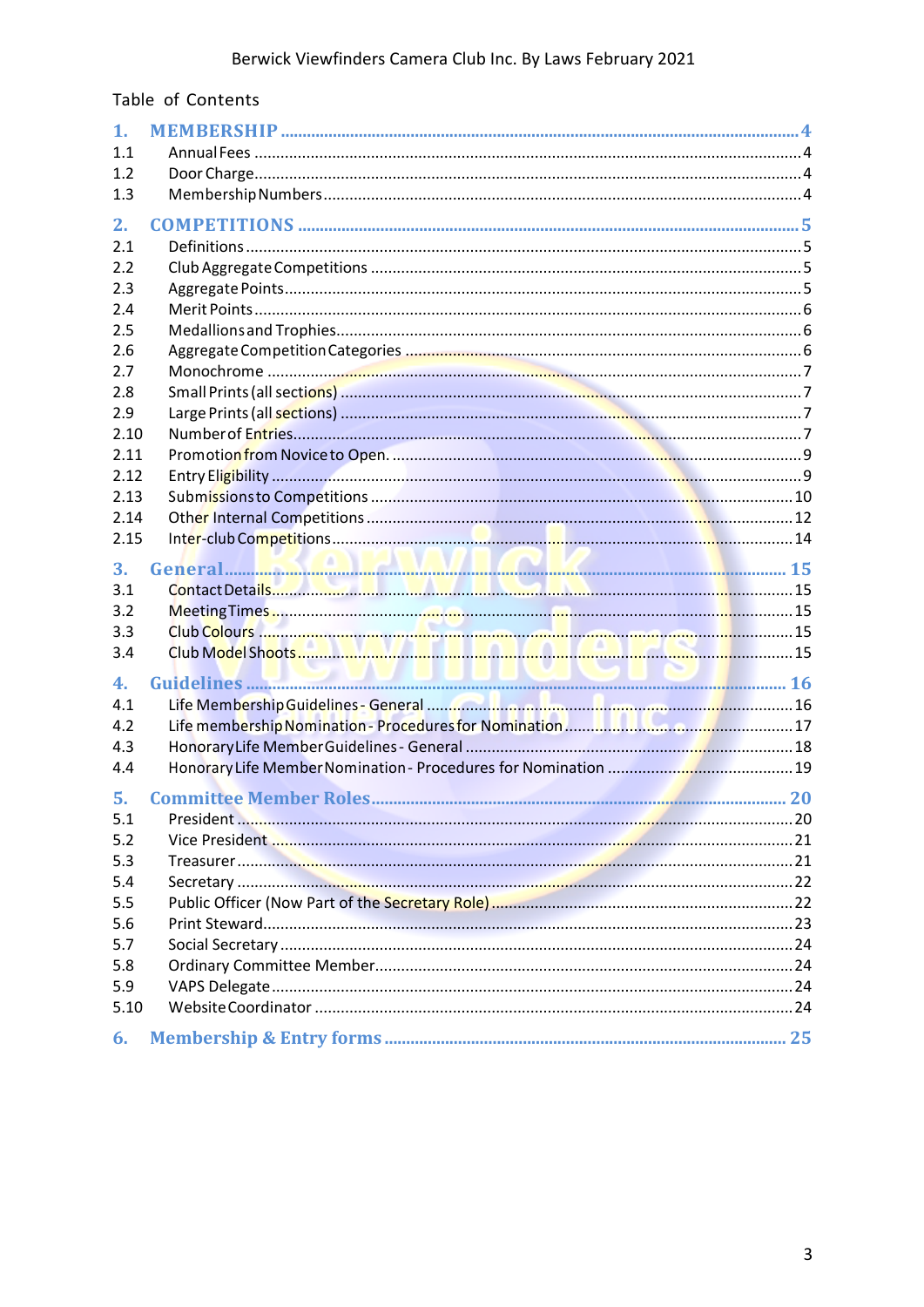# 1. MEMBERSHIP

| 1.1       | <b>Annual Fees</b> |  |
|-----------|--------------------|--|
| ı yıllı y |                    |  |

| Adult  | \$50 |
|--------|------|
| Family | \$60 |

A "Family" is regarded as a single adult, or as a couple, and their dependant children under the age of 18.

(When one or more family members are either a Life Member or an Honorary Life Member, then each subsequent Family Member will have an Annual Fee of \$10.00)

| Junior               | \$35         |
|----------------------|--------------|
| Pensioner/Student    | \$35         |
| Life Member          | <b>\$Nil</b> |
| Honorary Life Member | <b>\$Nil</b> |

Members who join after January 1st shall pay one half of the full annual subscription. Members joining after April 1st shall pay the full subscription and shall be financial For the ensuing year.

# 1.2 Door Charge

A door charge is payable by all members (except Life Members) and by all visitors when attending a general meeting held at the clubroom.

Door Charge Per Meeting \$2

# 1.3 Membership Numbers

Membership numbers are not to be reused.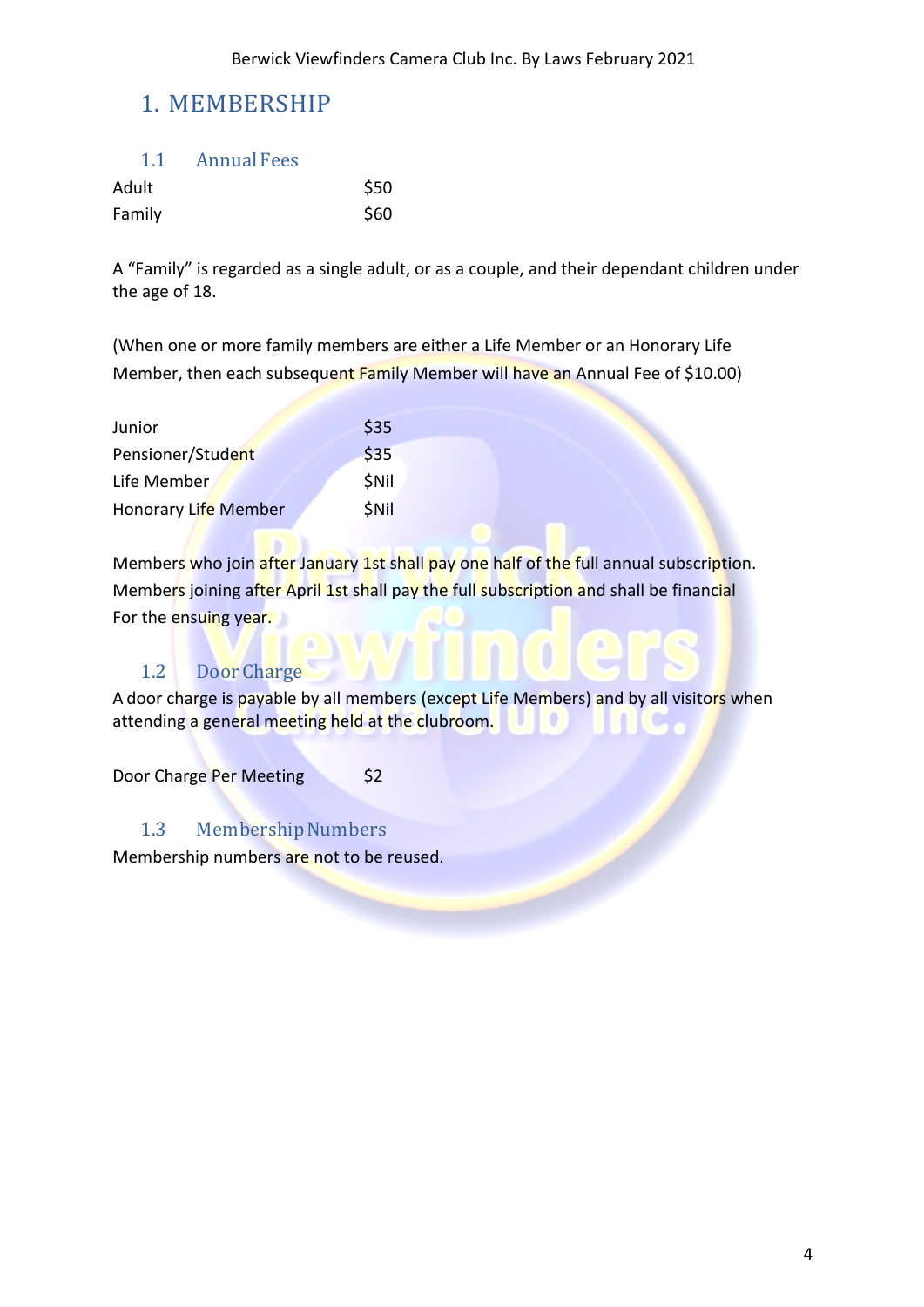# 2. COMPETITIONS

| 2.1         | <b>Definitions</b>                                                      |  |
|-------------|-------------------------------------------------------------------------|--|
| Entry       | Your contribution to a competition                                      |  |
| Maker       | The owner of the entry                                                  |  |
| <b>EDPI</b> | Electronic Digital Projected Image                                      |  |
| Print       | Your mounted photograph entry                                           |  |
| Image       | Your viewable photograph or EDPI. The viewable area on your entry       |  |
| Mount       | The material onto which you adhere your photograph. It might be the     |  |
|             | same size as your image or larger than your image with a cut out region |  |
|             | through which you see the viewable area of your photograph (image).     |  |

# 2.2 Club Aggregate Competitions

There are Aggregate Competitions (known and hereby referred to as AGGs). There should be at least four to five weeks between AGGs during the club active months. They will include:

- Open AGGs where the subject of the entries is not restricted, or
- Set AGGs with a particular objective, subject or theme.

The number of AGGs, the dates for each AGG, and the type, is determined when the calendar is produced.

# 2.3 Aggregate Points

Each entry entered in an AGG competition is awarded a score ranging from 6 to 15 points. The AGG competition judge supplies these.

Aggregate points for AGG competitions (not other competitions) accumulate throughout the year. All aggregate points for each member are set to zero at the start of each calendar year.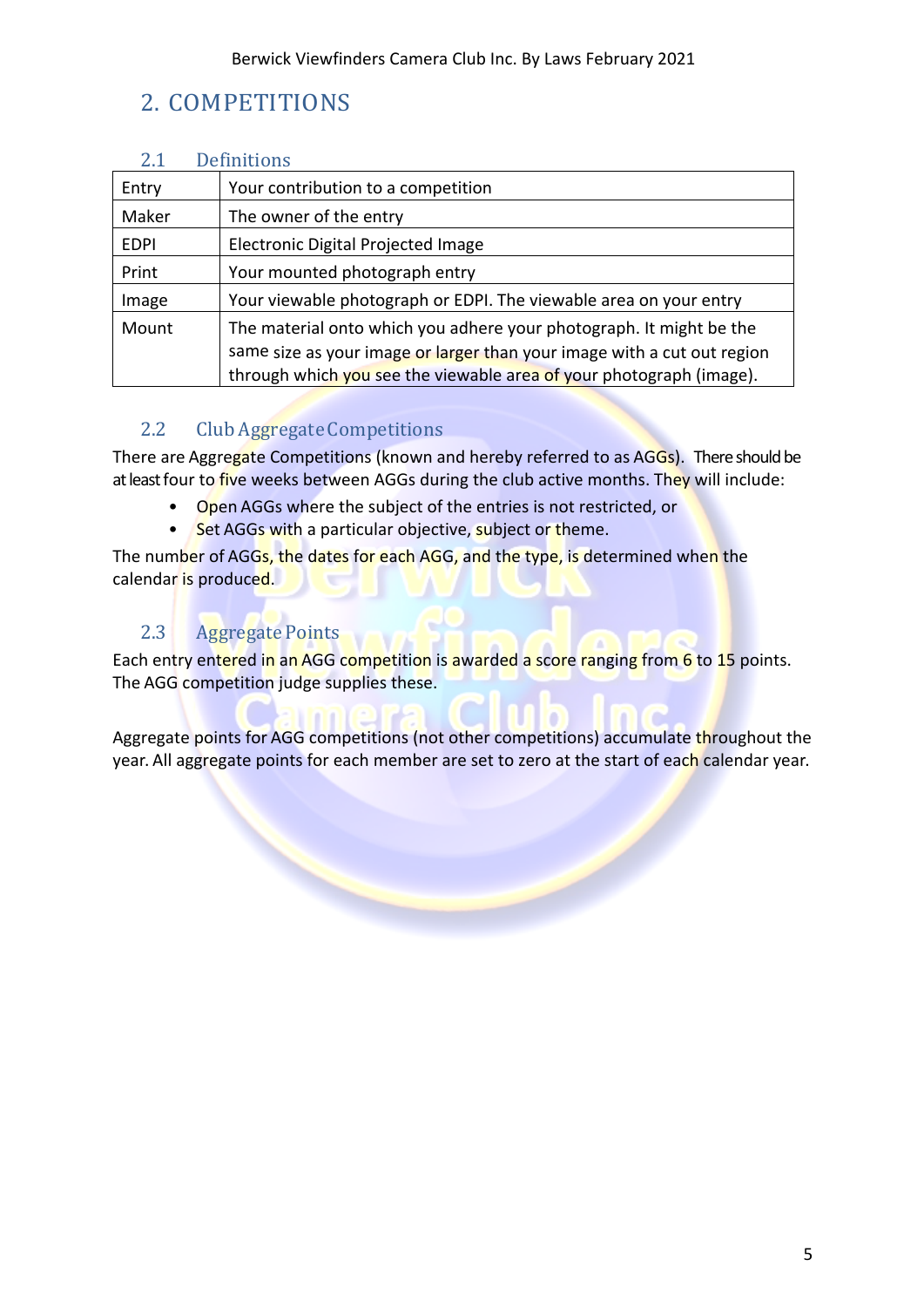### 2.4 Merit Points

Merit points are awarded for ALL competitions and are based on the points given by the judge(s).

| Judge points | Merit points   |
|--------------|----------------|
| 15           | 6              |
| 14           | 5              |
| 13           | 5              |
| 12           | 4              |
| 11           | 4              |
| 10           | 3              |
| q            | 3              |
| 8            | $\mathbf{z}$   |
|              | $\overline{2}$ |
| 6            |                |

If a judge awards a half point, the score shall be rounded down. Merit points are awarded for all competitions.

# 2.5 Medallionsand Trophies

Merit points accumulate each year and continue to do so as long as you are a member of BVCC.

| <b>Merit Points</b> | Medallion                                       |  |
|---------------------|-------------------------------------------------|--|
| 75                  | Bronze                                          |  |
| 200                 | Silver                                          |  |
| 500                 | Gold                                            |  |
| 1000                | <b>Mounted Gold</b>                             |  |
| 2000                | Name on Perpetual Trophy plus Medallion         |  |
| 3000                | Name on Perpetual Trophy plus Mounted Medallion |  |

# 2.6 Aggregate Competition Categories

Categories for Open Subject and Set Subjects are:

- Large Colour Prints Open and Novice
- Small Colour Prints Open and Novice
- EDPI Open and Novice
- Open Monochrome All members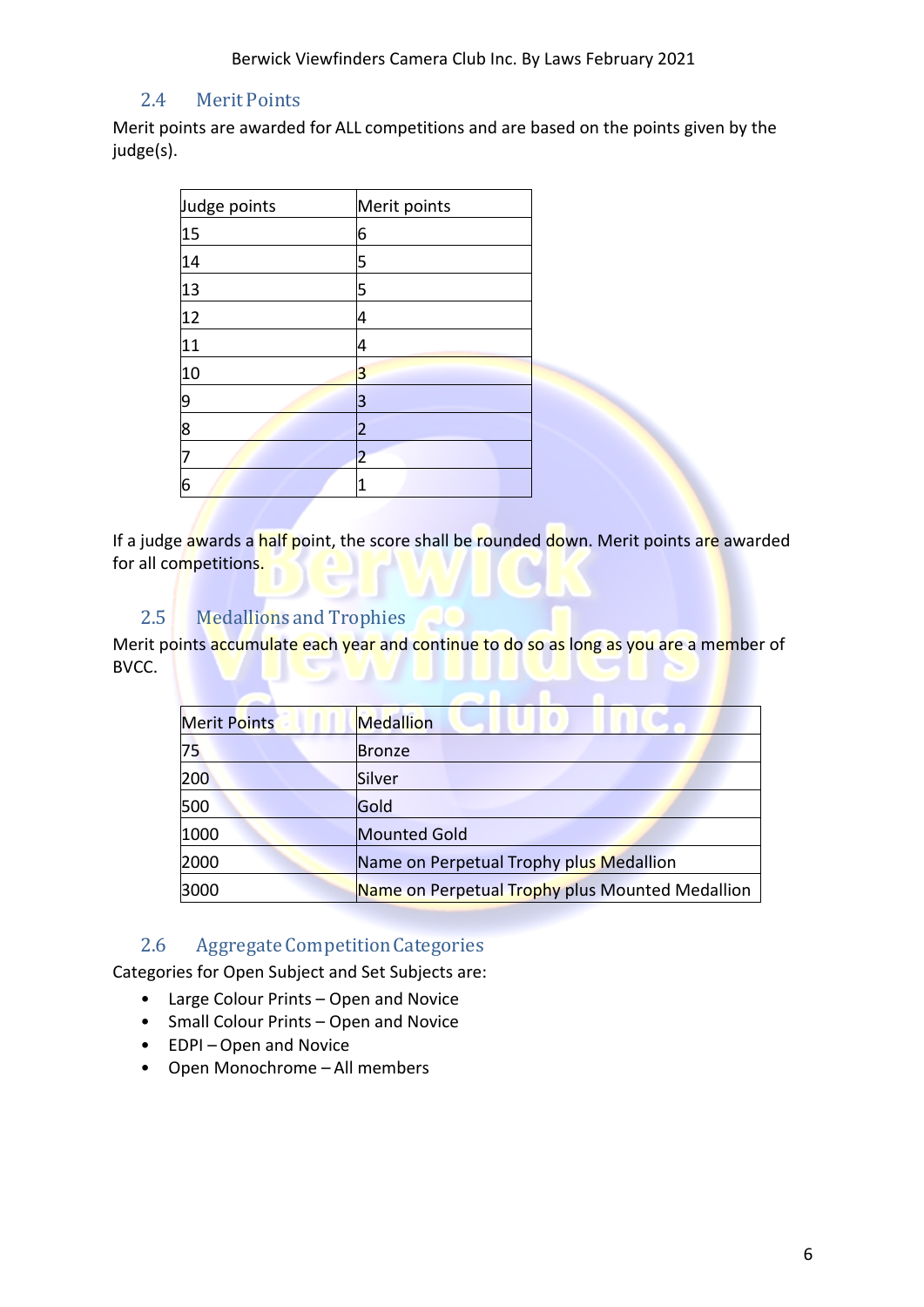### 2.7 Monochrome

Monochrome means ''one colour''. The monochrome entry must be either grayscale or where a single colour is used. The single colour can contain all the tones from almost white to almost black. Duotones, tritones, etc. will be rejected by the print stewards.

# 2.8 Small Prints (all sections)

The image is a maximum of 5" x 7" (12.5 cm x 18 cm) with a mount 8" x 10" (20 cm x 25.5) cm). Non-standard size for panorama prints is permitted but the area must be less than 35 sq. in. and the mount is 8" x 10".

| <b>Small Print</b> | <b>Minimum</b>    | Maximum           |
|--------------------|-------------------|-------------------|
| <b>I</b> mage      | No minimum        | $5'' \times 7''$  |
| Mount              | $8'' \times 10''$ | $8'' \times 10''$ |

Total thickness of print + mount is not to exceed 5 mm. e.g:

- 5" x 7" image in an 8" x 10" mount entered into small.
- 5" x 7" image in 8" x 12" mount entered into large
- 6" x 8" image in 8" x 10" mount entered into large

# 2.9 Large Prints (all sections)

An image no bigger than  $16''$  x 20" (40 cm x 50 cm) The mount for a large print must not exceed 16" x 20"

The mount should be a minimum of 8" x 10" (20 cm x 25.5 cm)

| Large Print      | Minimum           | Maximum   |
|------------------|-------------------|-----------|
| $\parallel$ mage | No minimum        | 16" x 20" |
| Mount            | $8'' \times 10''$ | 16" x 20" |

Total thickness of print  $+$  mount is not to exceed 5 mm.

Makers should try to have mounts of  $16''$  x 20" for easy handling and inclusion in other competitions.

### 2.10 Numberof Entries

Number of entries per person: Three per AGG with maximum restrictions as below:

| Large Colour Prints        |  |
|----------------------------|--|
| <b>Small Colour Prints</b> |  |
| Monochrome                 |  |
| EDPI (Open grade)          |  |
| EDPI (Novice grade)        |  |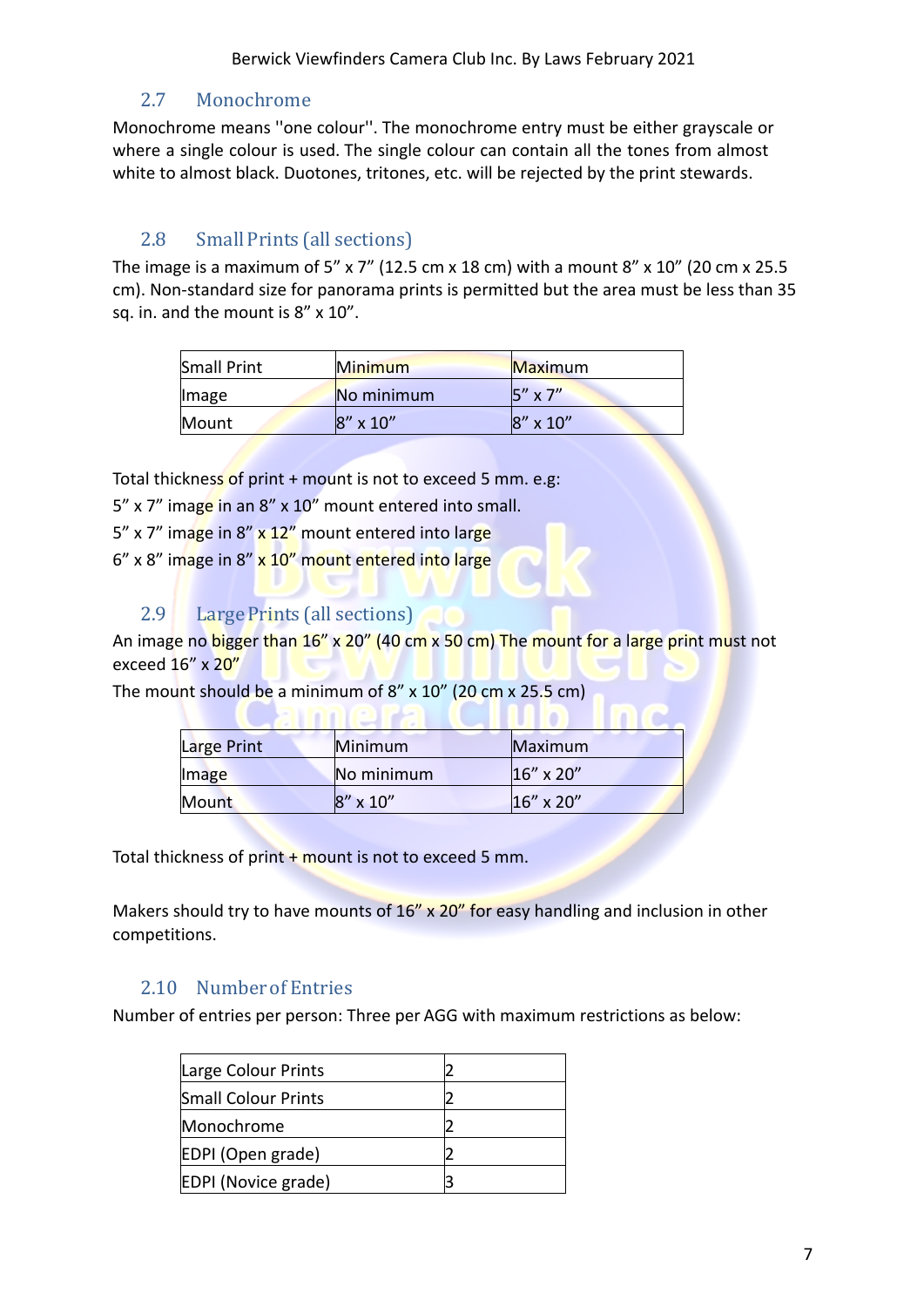Aggregate CompetitionGrades

There are two grades for competition entry of Colour Prints: Open & Novice

**Novice**: for entries from members who are starting and continuing their photographic journey

A new member can choose to be assigned to Novice or Open competitions.

**Open**: for entries from members who:

- are deemed to have some experience in photography, or
- have been reassigned from Novice, or
- have been in A Grade/Open competitions at another club.

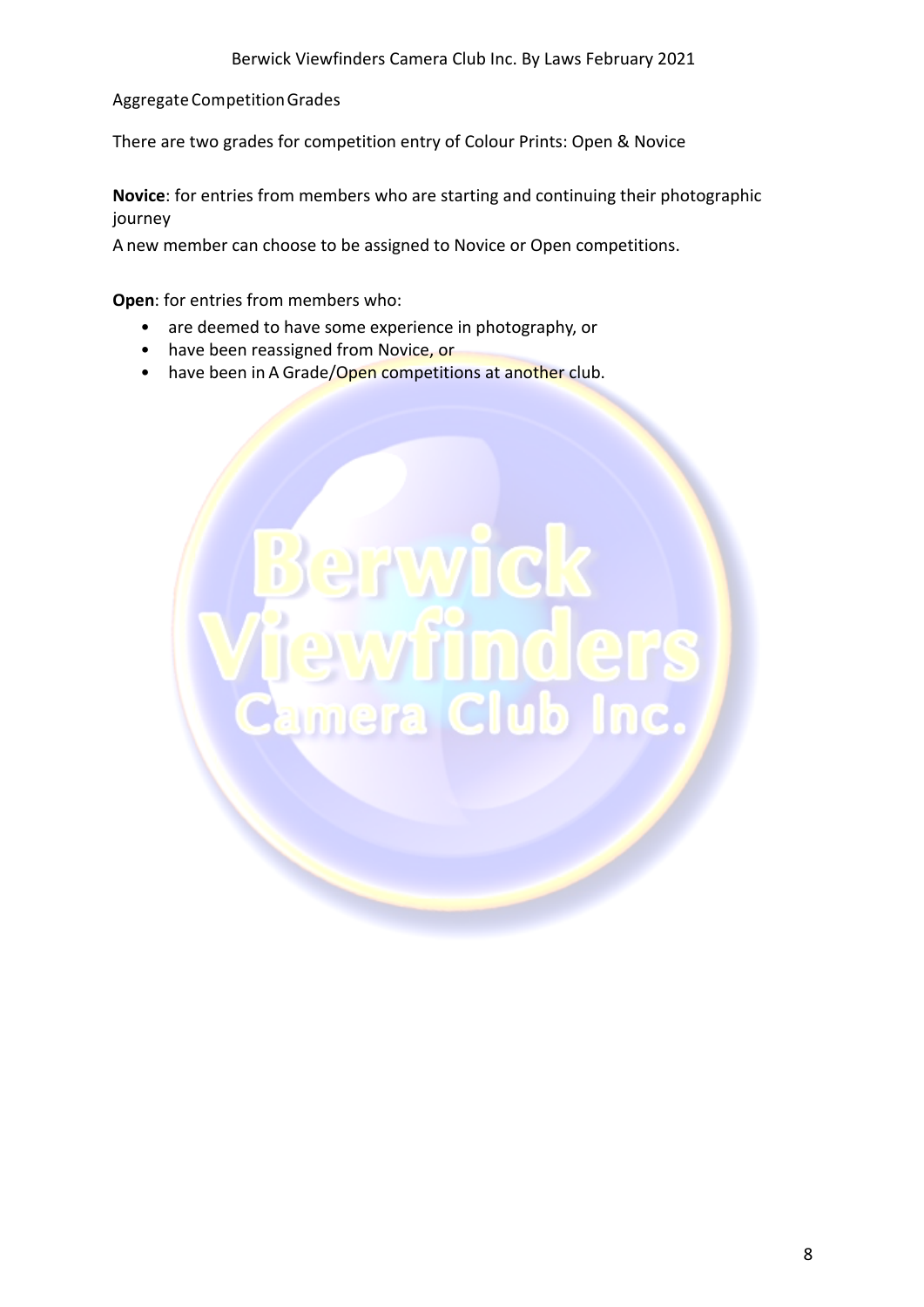# 2.11 Promotion from Novice to Open.

When a member gains 200 merit points they will be assigned to Open competitions. This can occur at any time during the year and AGG points are carried over with the assignment.

Competition Stewards can assign members from Novice to Open based on consistent, high achievement in Novice competitions. If the reassignment is done during the year then AGG points will be carried over.

If a person wishes to go up from Novice to Open, they can approach the Print Stewards and request the move.

# 2.12 Entry Eligibility

All entries must be the original work of the member, including any image editing. No copying of another person's work or images is allowed in competitions.

In the spirit of reflecting the current work of the maker, images used in entries are to be less than three years old.

All competitions are for financial members of the club only (including Life and Honorary Life members). Entry deadlines for each competition are recorded on the club calendar. Late entries will generally not be accepted; however, exceptions may be made at the print stewards discretion. Their decision is final and no further correspondence will be entered into.

An entry into an OPEN AGG cannot be entered into any subsequent OPEN AGGs, in neither the current year nor any subsequent years. It may be entered into one SET AGG.

An entry into a SET AGG cannot be entered into any subsequent SET AGGs, in neither the current nor any subsequent years. It may be entered into one OPEN AGG.

Printed entries should not show a signature, watermark, or any other identifying mark that would identify the maker.

EDPI entries should not show a signature, watermark, or any other identifying mark that would identify the maker. The maker's name and copywrite information can be in the metadata.

Ascertaining the eligibility of entries is the responsibility of the print stewards.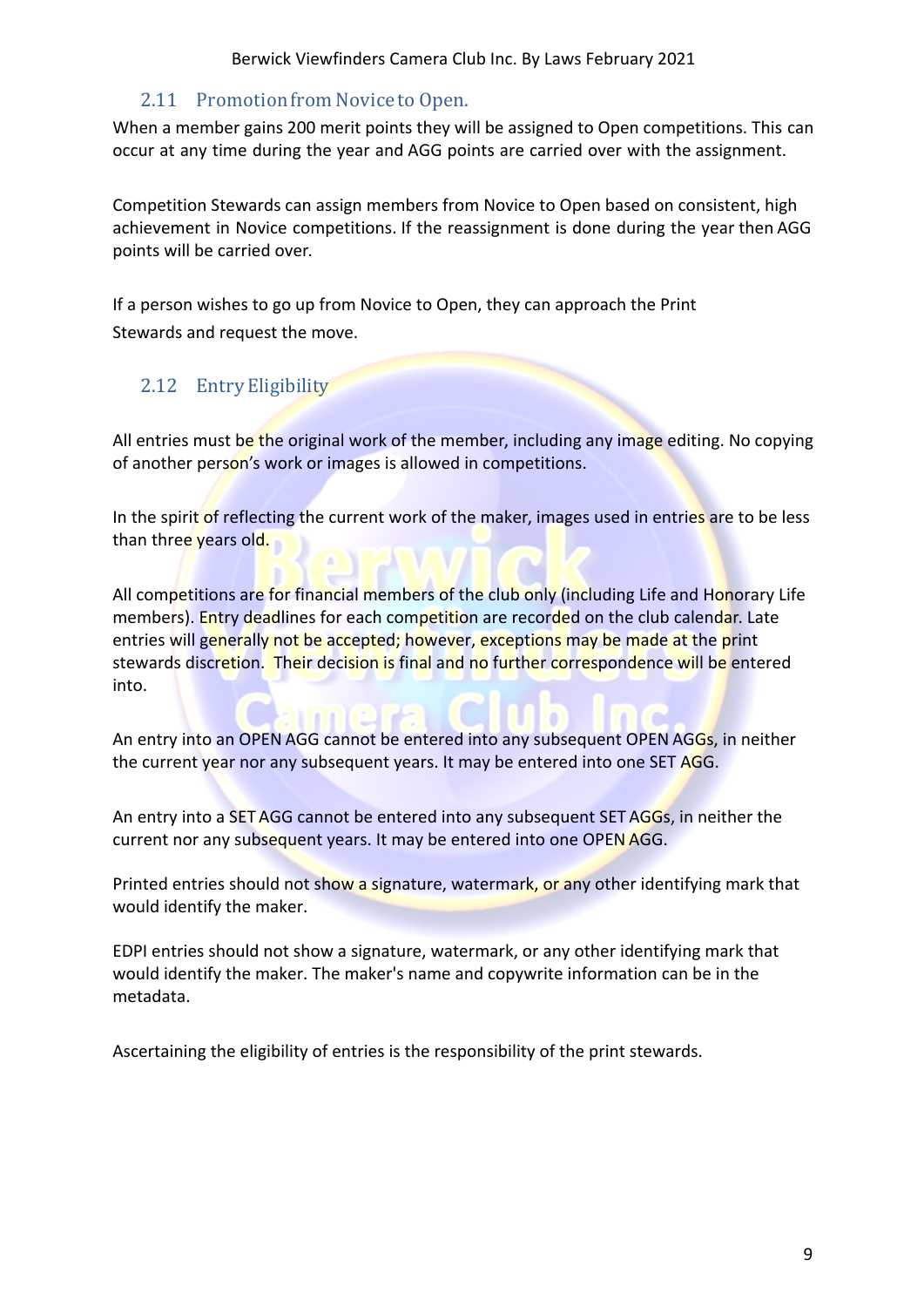### 2.13 Submissions to Competitions

### 2.13.1 Display of images on the club web site

The club reserves the right to display the winning images from club members, from any competition, on its' web site. The images will be displayed at a reduced resolution, and may be displayed in competition galleries, on the web site front page, or other areas of the web site as determined by the club. Images will be displayed at a resolution of no more than 1024 pixels wide x 576 pixels high.

Club members may opt-out of having a competition entry displayed on the web site, at the time of entering said image in a competition. Competition entries must be submitted via the electronic system on the web site, to opt-out of displaying the image on our web site.

Club members retain full copyright of their images, and images may not be used by the club for any other purpose without the consent of the image maker.

### 2.13.2 Entry Form

Members must complete an AGG entry form that is to accompany their entries. Blank entry forms are available on the club's website, and can be found at the end of this document.

Members making use of the online competition entry system may download and print a prefilled entry form from the online system.

The entry form should be submitted, along with any prints, on the nominated collection day for the competition.

### 2.13.3 Prints

All prints are to be mounted and marked on the back with:

- the member's number
- competition grade
- the title of the entry (no more than 30 characters). Sticky labels should be used.
- an arrow showing which direction is TOP

As of 1<sup>st</sup> January 2016, all prints entered into AGG competitions must be accompanied by an EDPI version of the submitted image. The EDPI should be sized and named as per the EDPI standard below and should be submitted electronically along with any EDPI images being entered into the competition.

These EDPI versions of the print images are for display on the overhead projector on competition nights, and for future reference by the print stewards (e.g. for selection of entries in interclub and VAPS competitions).

On the competition entry form only list the images being entered as EDPI images into the EDPI section. The print stewards will determine which EDPI files are competition entries and which are print reference images.

Print entries into interclub, VAPS, Pub National and Print & Slide competitions do not need to be accompanied by an EDPI copy of the image, unless the EDPI version has not already been supplied (i.e. a print from 2015 being entered into an interclub competition should also be accompanied by an EDPI copy).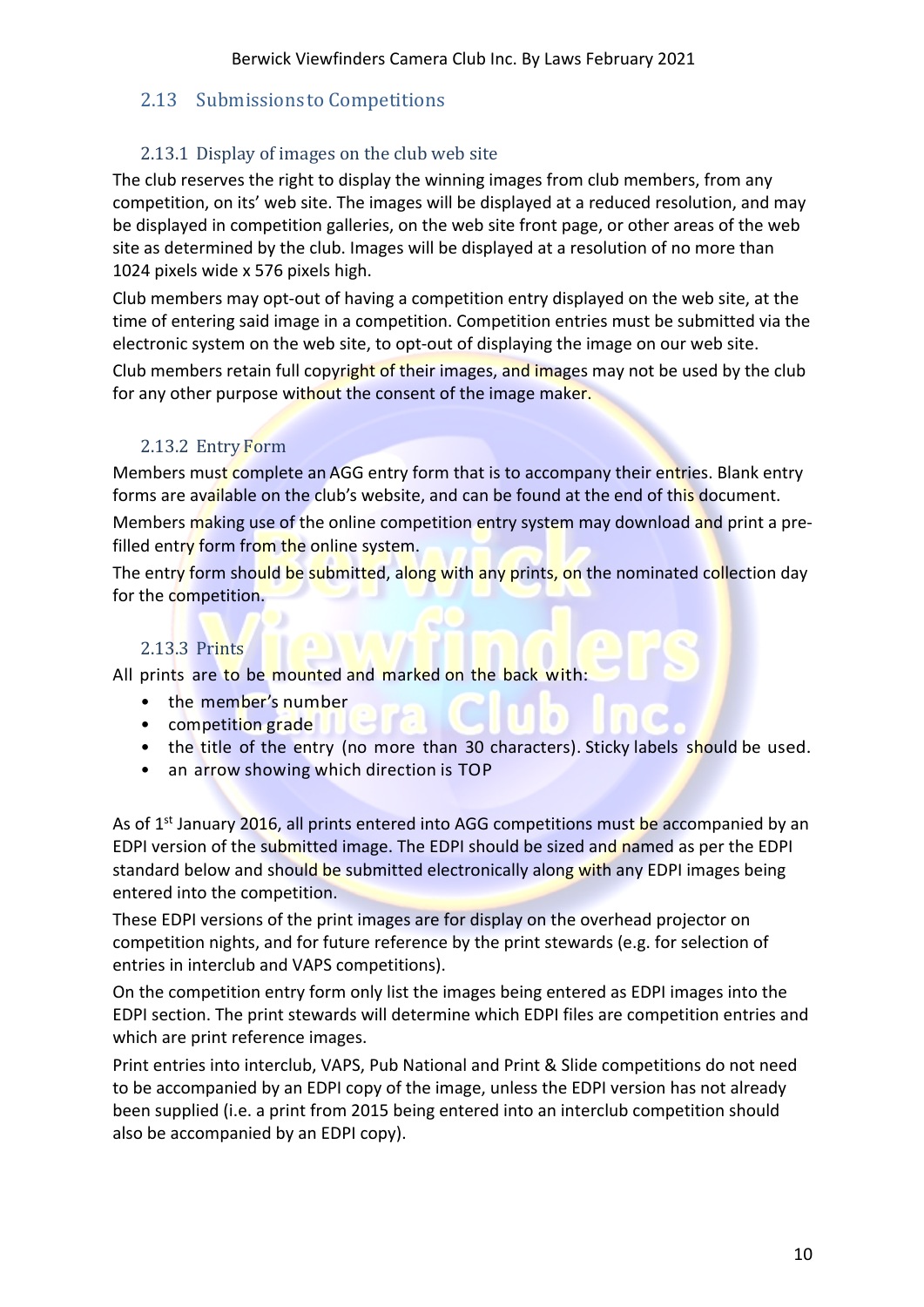#### 2.13.4 EDPI

A digital entry (EDPI) must be a **jpeg.** The maximum horizontal dimension allowed is 1920 pixels and the maximum vertical dimension allowed is 1080 pixels, with a maximum 5000 kb (5 mb) size.

The file name will follow this format - AGGxyy-MMM-Title.jpg, where:

- 'x' is the number of the AGG
- 'yy' is the year
- 'MMM' is the member's three-digit member number. (004 or 045 or 123)
- 'Title' is the name of the entry. (no more than 30 characters with no spaces)

ra Club

ider

Example: AGG112-108-Dogs is for AGG1 in 2012 by member 108 and the title is Dogs. The extension should be three letters ".jpg"

A digital image can be colour, creative or monochrome.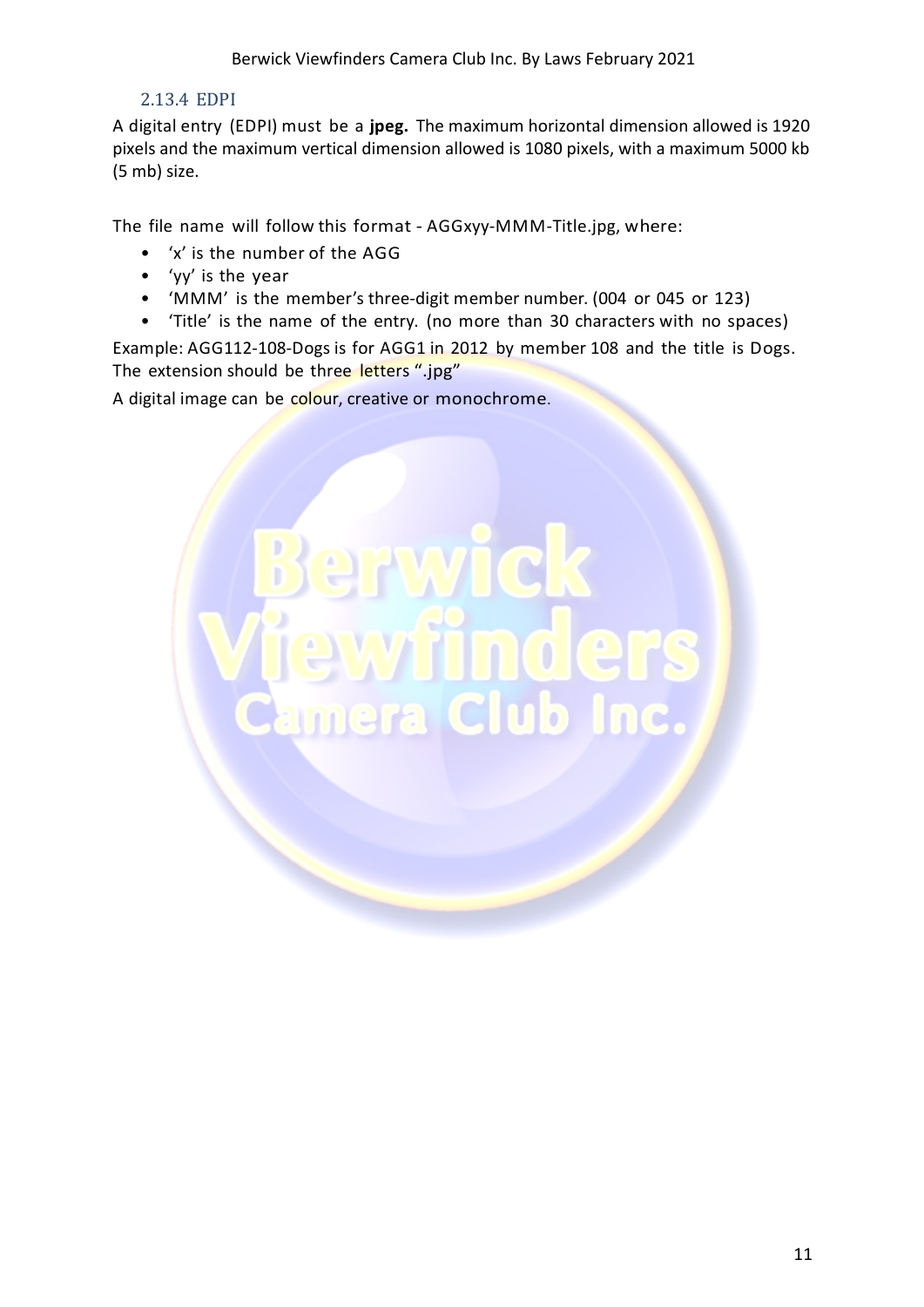# 2.14 Other Internal Competitions

### 2.14.1 Pub National

The Pub National is held in June and is modeled after a real ''National''. Three judges will be shown each print or EDPI for eight seconds and each judge will award a score out of five. Pub National entries earn merit points.

Members can submit any image, whether it has been in a previous AGG or not. Once an image has been entered in a Pub National competition it cannot be entered in a subsequent Pub National.

Perpetual Trophies are awarded in the Pub National for Large Colour Prints, Small Colour Prints and EDPI.

Number of images per person: Four Large prints, four Small prints and four EDPI. The prints can be colour, monochrome.

# 2.14.2 Calendar(Internal Judging)

Members attending on the evening judge the calendar competition. Two large entries (either colour or monochrome) per member. The top 12 makers will be included in the calendar with the proviso that only one entry from any member will be included. The image with the highest score is used as the cover. Entries can be from financial members only. Entries do not have to have been in an AGG. Entries are not eligible for Print of the Year unless they have been entered into an AGG as well.

### 2.14.3 Print and Slide of the Year Competition

The Print and Slide of the Year competition is held in December.

All entries must have been entered in an AGG in the current calendar year to be eligible -January to December.

Number of entries per person is two prints per category (as per aggregate categories) and four EDPIs. Maximum number of entries is limited to eight (8) per person.

**Annual Print/Merit point Perpetual Trophies** shall be awarded for the judged first place entries for:

- Small Colour Print
- Large Colour Print
- Monochrome Print
- EDPI
- Image of the Year (selected from the winners in the above categories)
- Nola Hamilton-Stone Award
- "Good on Ya Award" (This award has been retired)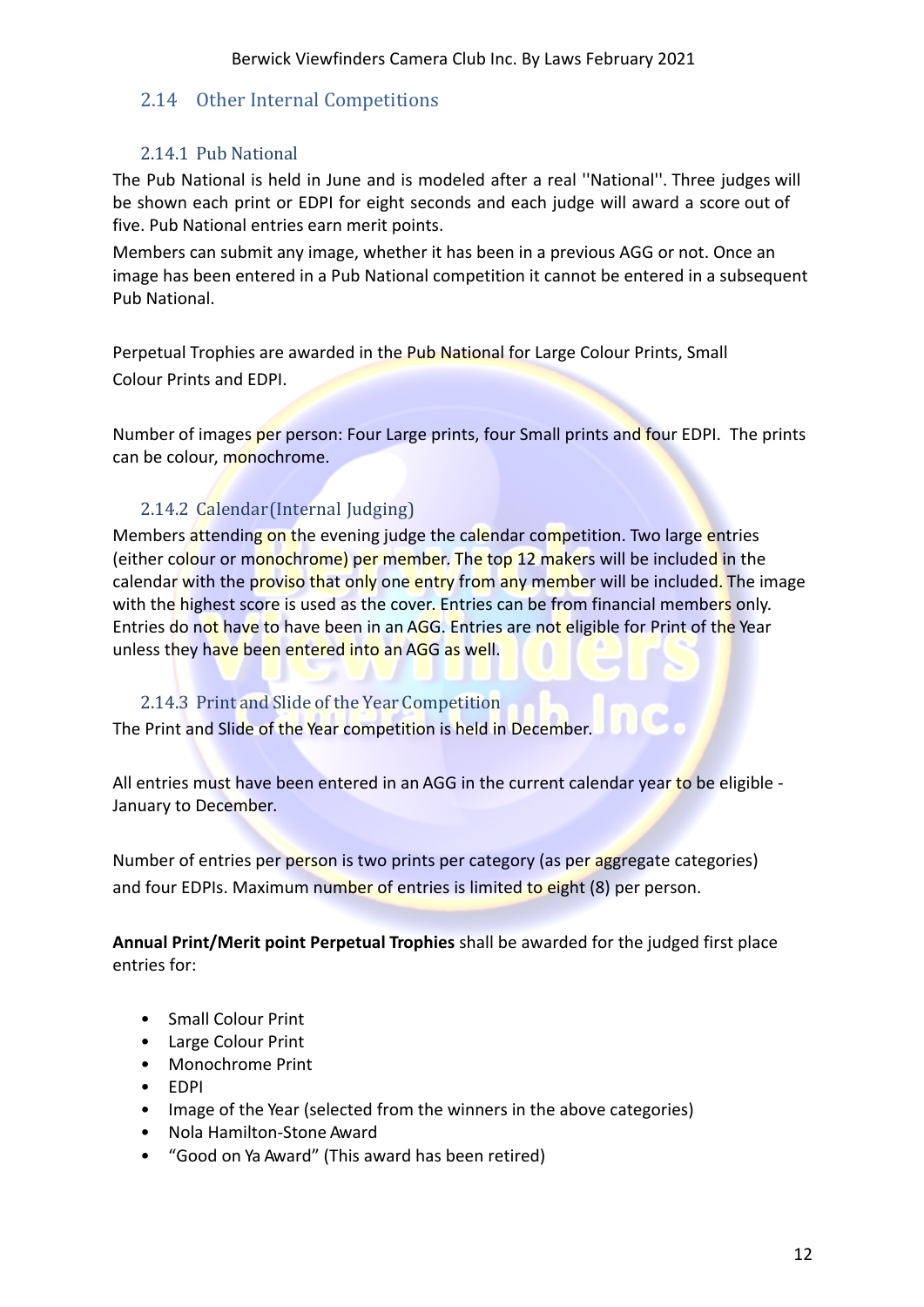The **'Highest Achiever of the Year'** award is awarded to the member with the highest average judge's score for all of their AGG entries, in all categories, for the calendar year. This award is open to all members who have entered a minimum of 15 entries, in at least 2 different categories in the calendar year.

**Trophy Awards** are awarded in the categories listed below. These are awarded to the member(s) with the highest average judge's score for all of their AGG entries, in the category (for the current calendar year). The awards are open to all members who have entered a minimum of 6 entries in the category. A member is deemed eligible for a Novice award if they have held novice status throughout the calendar year.

#### **Open Competitions:**

- Large Colour Print
- Small Colour Print
- Monochrome Print
- EDPI

#### **Novice Competitions:**

- Large Colour Print
- Small Colour Print
- Monochrome Print
- EDPI

#### **Nola HamiltonStoneAward**

Each year at the Print and Slide of the Year competition, an award is given to honour the memory of one of the club's founding members. Images entered in the Print and EDPI of the Year competition may be nominated to be judged for the Nola Hamilton Stone Perpetual Trophy. To be eligible, the image must have an Australian Nostalgic/Heritage theme.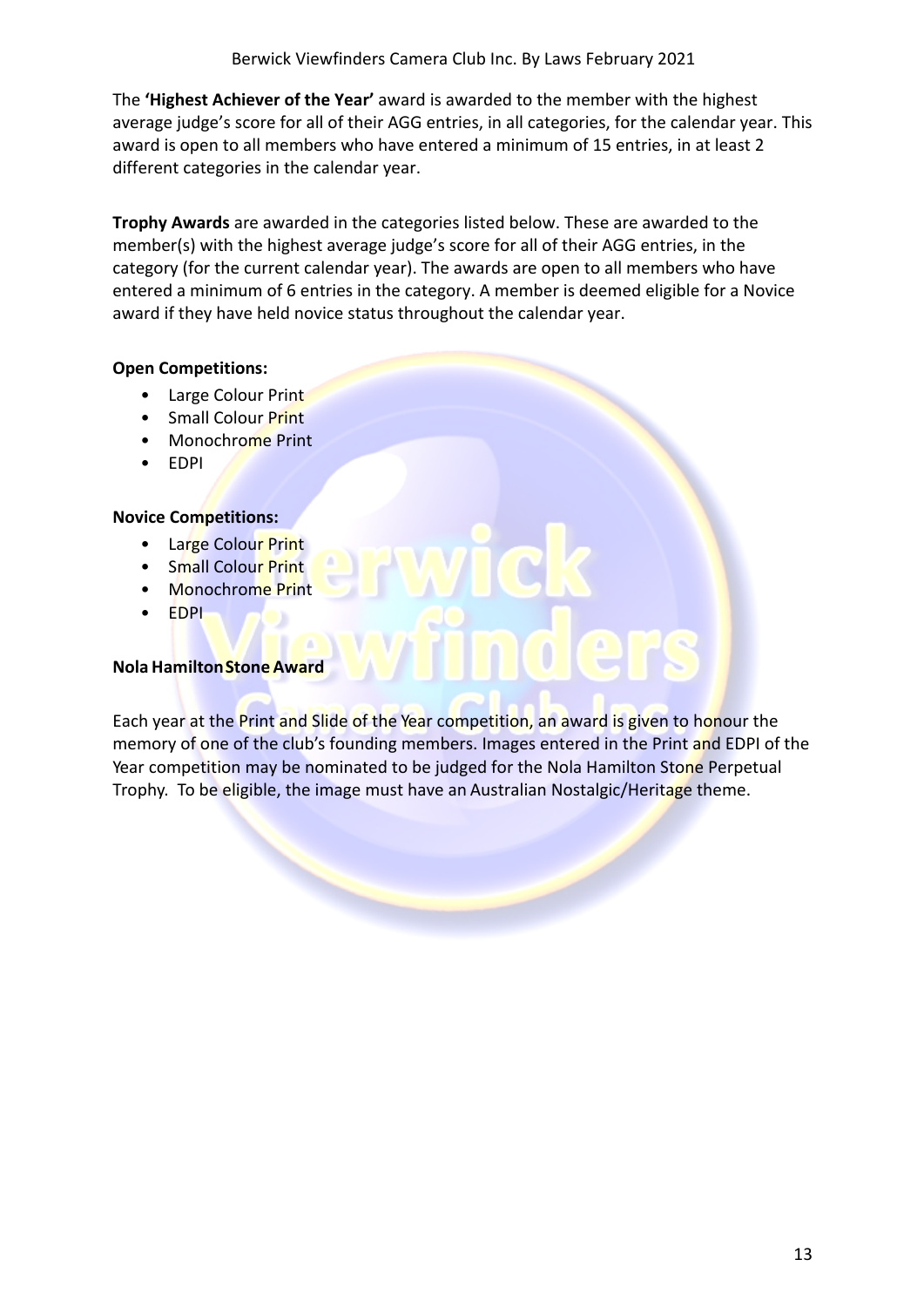### 2.15 Inter-club Competitions

Images entered into inter-club competitions must have previously been entered into a club Aggregate competition to be eligible, and cannot be re-entered in the same inter-club competition in following years. Entries selected for interclub competitions earn merit points.

Selection of entries for interclub competitions is made by print stewards using the following as a guide:

- Results from AGG competitions and other interclub competitions.
- Requirements of interclub competitions
- Input from club committee members or other members nominated by the committee
- A maximum of two entries per club member per section of the interclub competition.

| <b>Competition</b>                             | <b>Clubs</b>       | <b>Entries</b>                        |
|------------------------------------------------|--------------------|---------------------------------------|
| Pakwick                                        | <b>Berwick</b>     | 10 Large, 10 Small, 10 Mono, 4 Large  |
| (June)                                         | Pakenham           | Creative, 4 Small Creative, 10 EDPI   |
| Tri Club                                       | <b>Berwick</b>     | 8 EDPI, 8 Small, 8 Large, 8 Mono      |
| (July)                                         | <b>Frankston</b>   |                                       |
|                                                | Pakenham           |                                       |
| <b>Hills and Vines</b>                         | <b>Berwick</b>     | 10 Large Colour, 10 Mono, 10 EDPI     |
| (October)                                      | Mornington         |                                       |
| <b>VAPS Interclub</b>                          |                    | 2 Prints and 2 EDPI per               |
|                                                |                    | member and 15 per club.               |
|                                                | mera               | <b>Refer VAPS website for</b>         |
|                                                |                    | further details.                      |
| <b>Inactive Competitions (as of Sept 2016)</b> |                    |                                       |
| Four Club (1)                                  | <b>Berwick</b>     | 2 Large, 2 Small, 2 Mono, 2 Creative, |
| (April)                                        | Waverley Maroondah | $4$ FDPI                              |
|                                                | <b>Moorabbin</b>   |                                       |
| Four Club $(2)$                                | <b>Berwick</b>     | 6 Large Colour, 6 Mono, 6 EDPI        |
| (October)                                      | <b>Waverley</b>    |                                       |
|                                                | Maroondah          |                                       |
|                                                | Moorabbin          |                                       |
| <b>Three Club</b>                              | <b>Berwick</b>     | 10 Colour Prints, 10 EDPI             |
| (August)                                       | <b>Doncaster</b>   |                                       |
|                                                | Southern           |                                       |
| <b>Eastern Interclub</b>                       |                    | 5 Large, 5 Small, 5 EDPI              |
| (Invitational)                                 |                    |                                       |

• Aim at a good representation of members in any competition.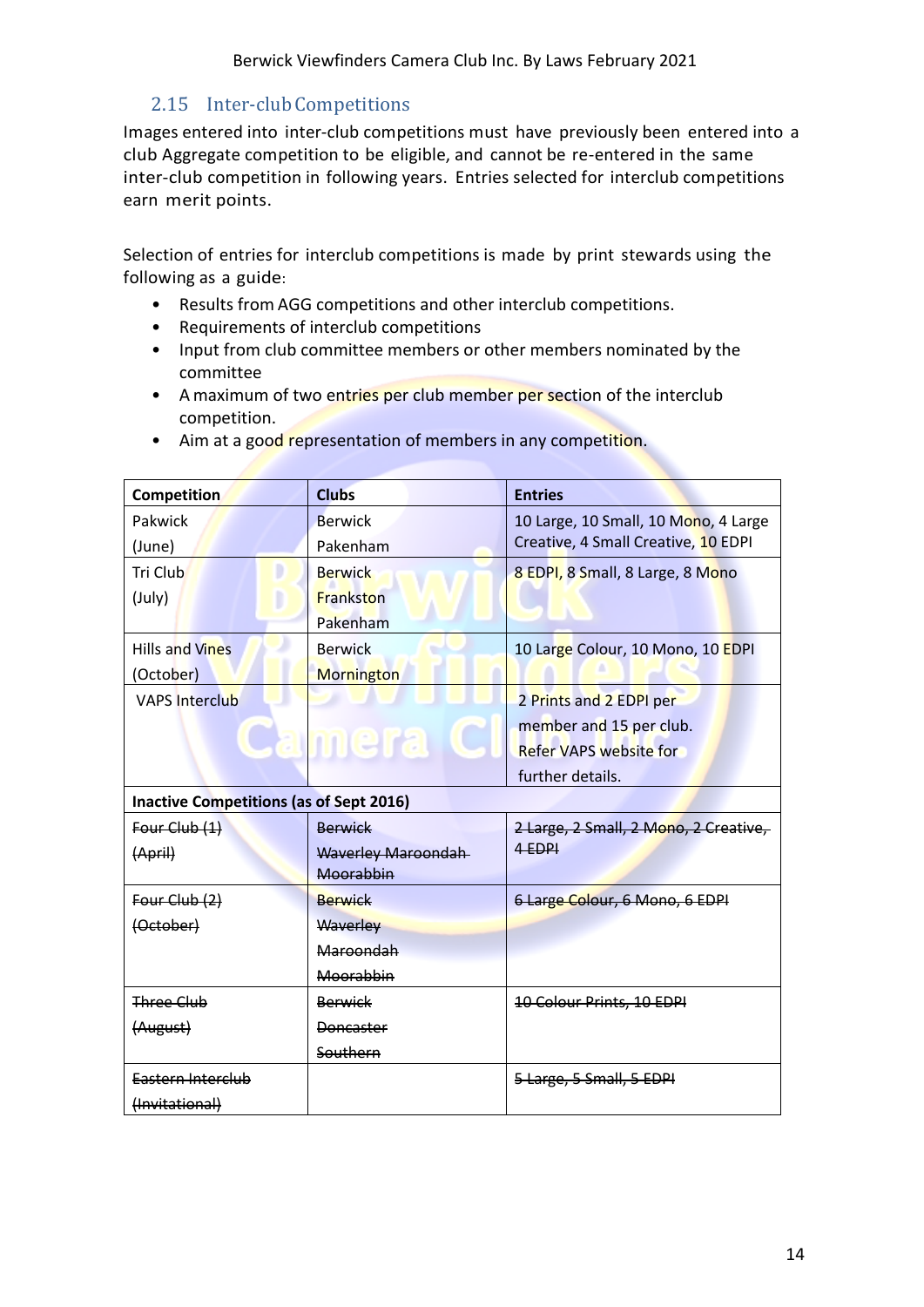# 3. General

### 3.1 ContactDetails

The address of the club's meeting room is:

Berwick Senior Citizens Hall 110 High Street Berwick 3806 Melways Ref: 111 d8

Address for correspondence is:

BERWICK VIEWFINDERS CAMERA CLUB 3430 Ballarto Rd Bayles Vic 3981

### 3.2 MeetingTimes

General meetings are held on Monday evenings at 7.30 pm, or at a time determined by the calendar of events

# 3.3 Club Colours

The club colours are Blue and Gold.

# 3.4 Club Model Shoots

All photographers who participate in a sanctioned club model shoot will provide four to six 5"x7" prints, and a CD of all images, by the date set on the night or they will be dealt with by the relevant section within the Club Constitution.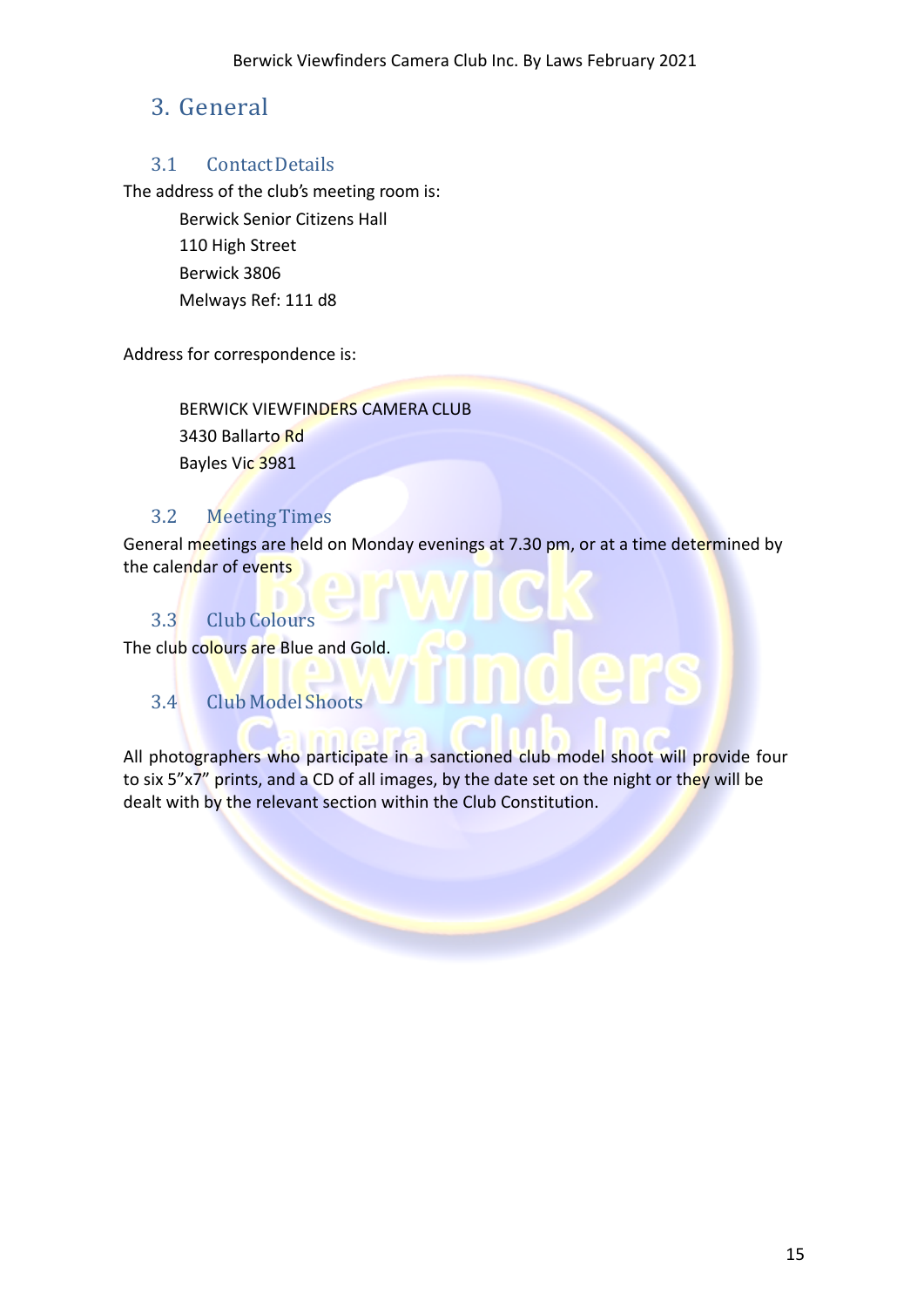# 4. Guidelines

# 4.1 Life MembershipGuidelines - General

- 4.1.1 These guidelines have been approved by BVCC, regarding the election of a person as a life member of the club (BVCC).
- 4.1.2 A completed nomination form for election is to be forwarded, first, to the President who will forward copies of it and all other relevant information to other members of the club committee for further processing.
- 4.1.3 Criteria for life membership:
- **4.1.3.1** The election of a member as a life member is recognition by the club of an *outstanding contribution to the BVCC by that member.*
- 4.1.3.2 This honour may be bestowed on a member by the BVCC at any appropriate time, subject to 4.1.3.3 below, and is not linked necessarily with that person's retirement from a position in the BVCC.
- *4.1.3.3 An outstanding contribution to the Berwick Viewfinders Camera Club is one which:*
	- results in the BVCC being substantially, demonstrably and positively changed by that contribution, and
	- occurs over a significant time (at least 5 to 10 years), and has
	- required substantial and commendable personal input, and
	- can be clearly documented and corroborated.
- 4.1.4 BVCC can decide the number of Life Members elected in any one Calendar year.
- 4.1.5 Nominations will not be considered if more than three years have passed (in the opinion of the President) since the primary component(s) of the outstanding contribution (on which the nomination for Life membership is being judged) was completed or made. This places the onus on proposers to act promptly and ensures that the potential recipients are recognised as soon as appropriate.
- 4.1.6 All life members need to have made a level of contribution to their club similar to all other life members to maintain the prestige of the award. This needs to be demonstrated in the submission.
- 4.1.7 When submitting a proposal for a life member, the following points may assist the BVCC Committee in evaluating the proposal. A submission under these, and other, headings would be appreciated:
	- Positions held (including president, treasurer, committee) and the duration • Is the proposed Life Member a Founding member of BVCC?
	- Length of membership
	- Involvement on organizing events
	- Introduction of new members
	- A leader in the activities of the club (apart from official positions)
	- Leadership in resolving club problems
	- A mentor, supporter and educator for new members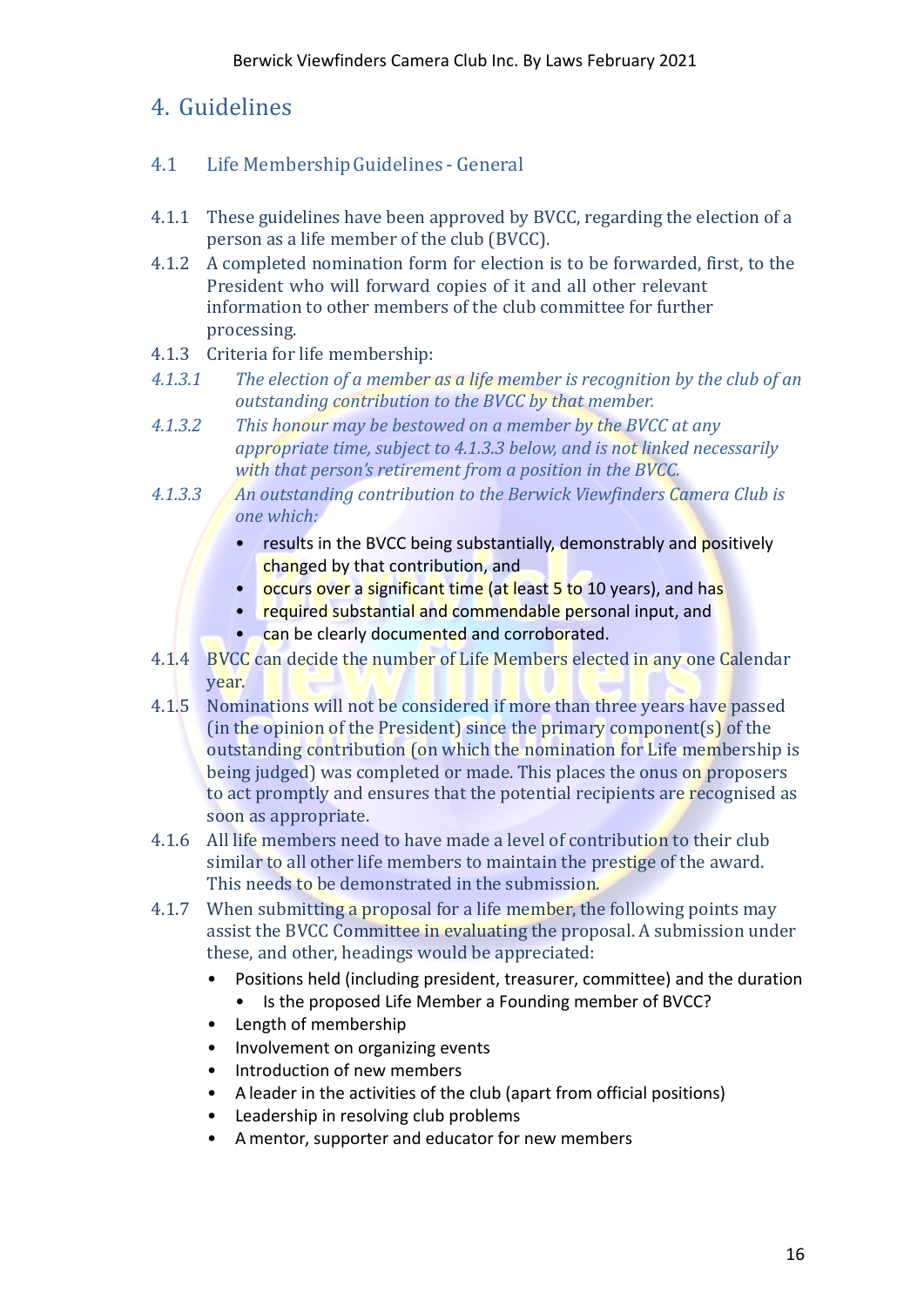# 4.2 Life membership Nomination - Procedures for Nomination

Any current financial member of BVCC who wishes to have a person considered for nomination as a Life member may complete and forward a submission to that effect, in writing, to the President.

A nomination for election of a person as Life Member shall be made on the current application form and be accompanied by the required supporting information.

Each nomination for the election of Life Member shall be endorsed by:

- the President of BVCC or
- two members of BVCC

The nomination will then be reviewed by the Executive Committee of BVCC and voted upon. The name of any member awarded Life Membership will be recorded in the minutes.

Election to Life Member shall be by two-thirds majority of voting Committee members present. If the member is on the committee, then the voting will be done by secret ballot.

BVCC has resolved that all matters relating to a nomination are confidential, with only the final decision of BVCC in favour of the nomination being announced publicly.

Benefits of being a Life Member

- Does not pay any fees
- Has full voting rights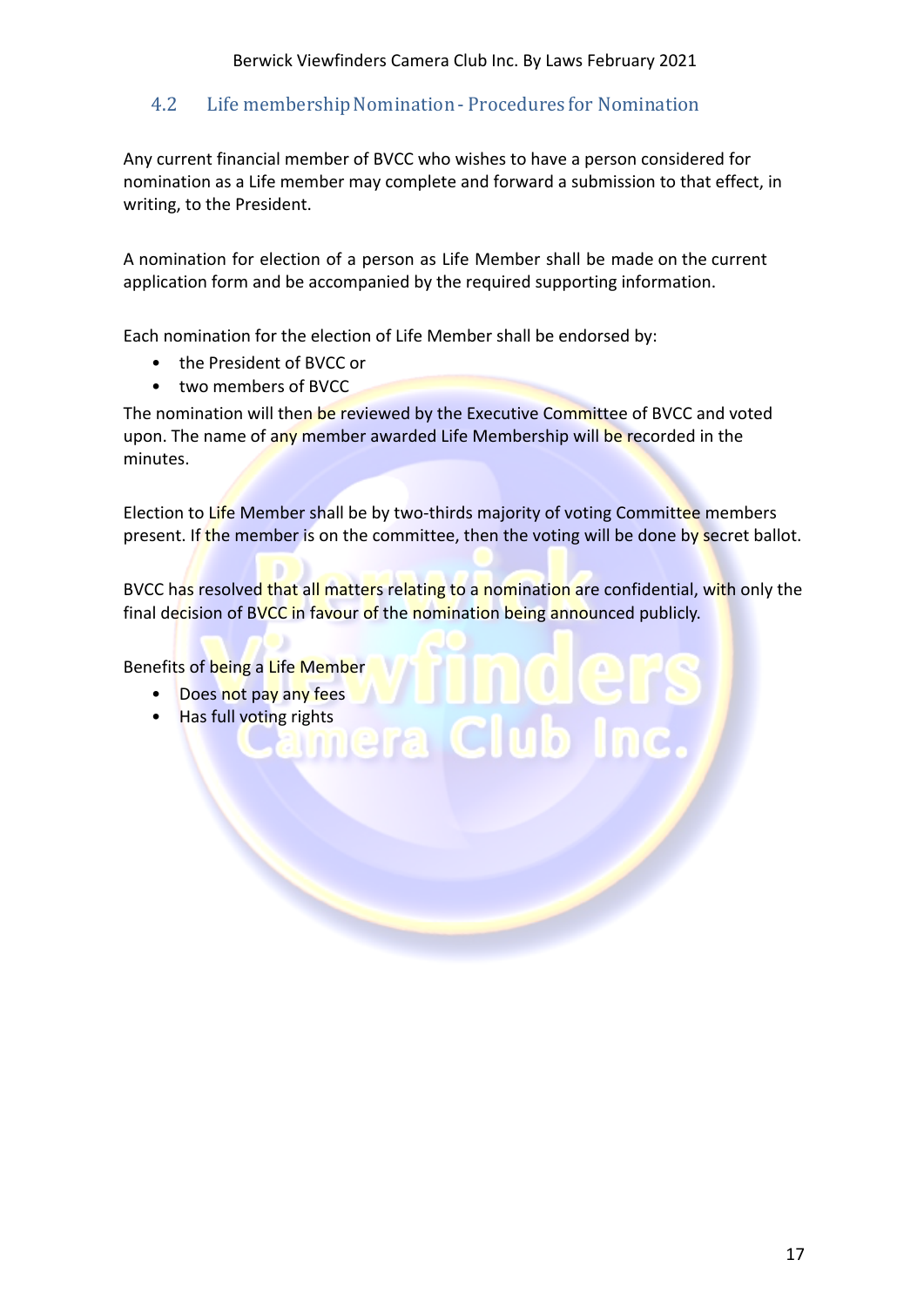- 4.3 HonoraryLife MemberGuidelines General
- 4.3.1 These guidelines have been approved by BVCC, regarding the election of a person as an Honorary Life Member of the club (BVCC).
- 4.3.2 A completed nomination form for election is to be forwarded, first, to the President who will forward copies of it and all other relevant information to other members of the club committee for further processing.
- 4.3.3 Criteria for life membership:
- 4.3.3.1 The election of a person as an Honorary Life Member is recognition by the *club* of an outstanding contribution to the BVCC.
- 4.3.3.2 This honour may be bestowed on a person by the BVCC at any *appropriate time, subject to 4.3.3.3 below, and is not linked necessarily* with that person's retirement from a position in the BVCC.
- *4.3.3.3 An outstanding contribution to the Berwick Viewfinders Camera Club is one which:*
	- results in the BVCC being substantially, demonstrably and positively changed by that contribution, and
	- occurs over a significant time (at least 5 to 10 years), and has
	- required substantial and commendable personal input, and
	- can be clearly documented and corroborated.
- 4.3.4 BVCC can decide the number of Honorary Life Members elected in any one calendar year.
- 4.3.5 Nominations will not be considered if more than three years have passed (in the opinion of the President) since the primary component(s) of the outstanding contribution (on which the nomination for Honorary Life membership is being judged) was completed or made. This places the onus on proposers to act promptly and ensures that the potential recipients are recognised as soon as appropriate.
- 4.3.6 All life members need to have made a level of contribution to their club similar to all other Life Members in order to maintain the prestige of the award.
- 4.3.7 When submitting a proposal for an Honorary Life Member, the following points may assist the BVCC Committee in evaluating the proposal. A submission under these, and other, headings would be appreciated:
	- Positions held (including president, treasurer, committee) and the duration
	- Is the proposed Honorary Life Member a Founding member of
	- BVCC?
	- Length of membership
	- Involvement on organising events
	- Introduction of new members
	- A leader in the activities of the club (apart from official positions)
	- Leadership in resolving club problems such as declining membership
	- A mentor, supporter and educator for new members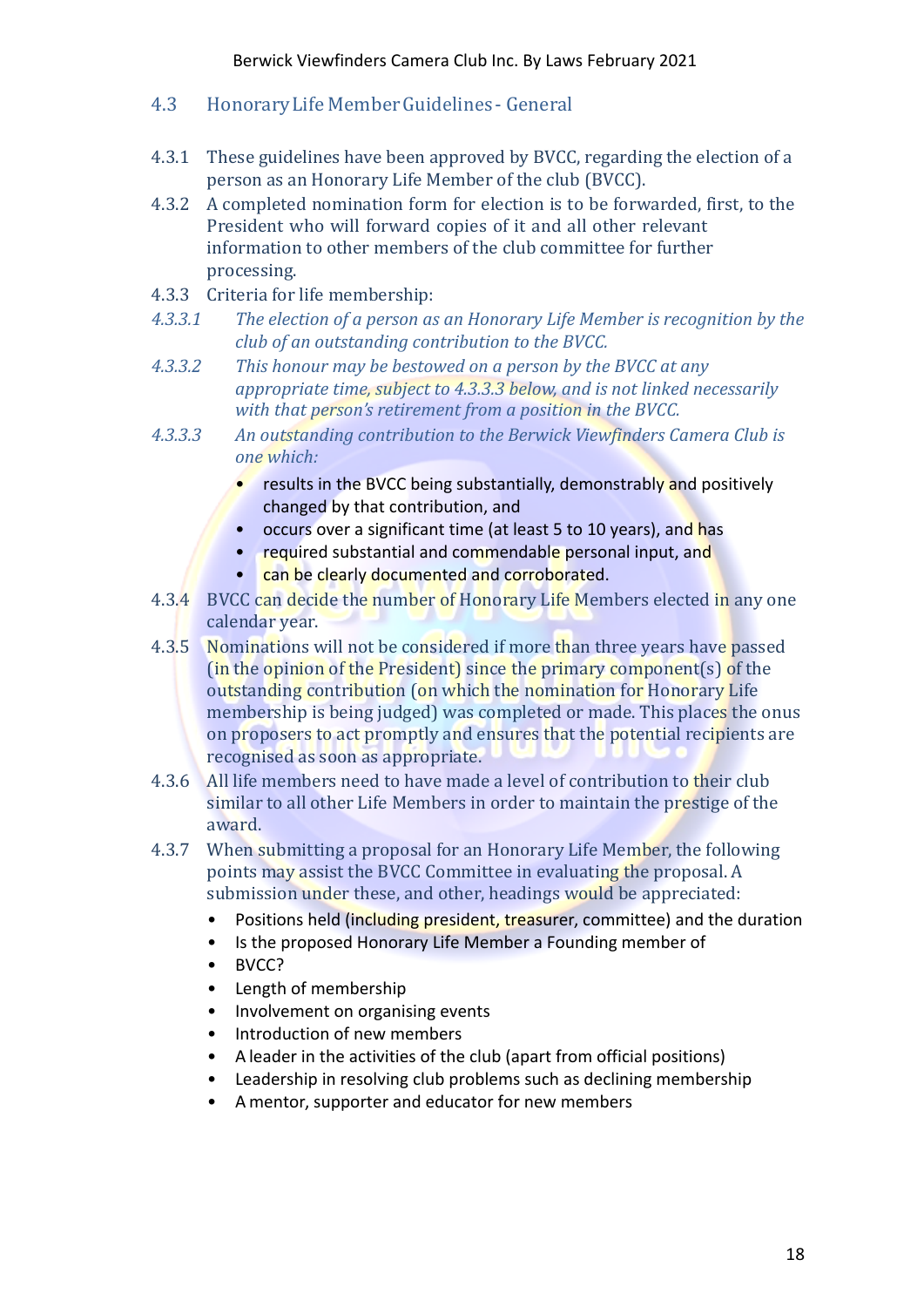# 4.4 Honorary Life Member Nomination - Procedures for Nomination

Any current financial member of BVCC who wishes to have a person considered for nomination as an Honorary Life Member may complete and forward a submission to that effect in writing to the President.

A nomination for election of a person as Honorary Life Member shall be made on the current form of application and be accompanied by the required supporting information including corroborating evidence of the outstanding contribution. The current form is available from the Secretary.

Each nomination for the election of Honorary Life Member shall be endorsed by:

- the President of BVCC or
- two members of BVCC

The nomination will then be reviewed by the Executive Committee of BVCC and voted upon. The name of any member awarded Honorary Life Membership will be recorded in the minutes.

Election to Honorary Life Membership shall be by two-thirds majority of voting Committee members present. If the member is on the committee, then the voting will be done by secret ballot.

BVCC has resolved that all matters relating to a nomination are confidential with only the final decision of BVCC in favour of the nomination being announced publicly.

Benefits of being an Honorary Life Member

- Does not pay annual fees
- Does pay all other fees
- Can be promoted to Life member at any time by the Executive Committee
- (as above)
- Can be a non-member as deemed to have provided significant personal contributions.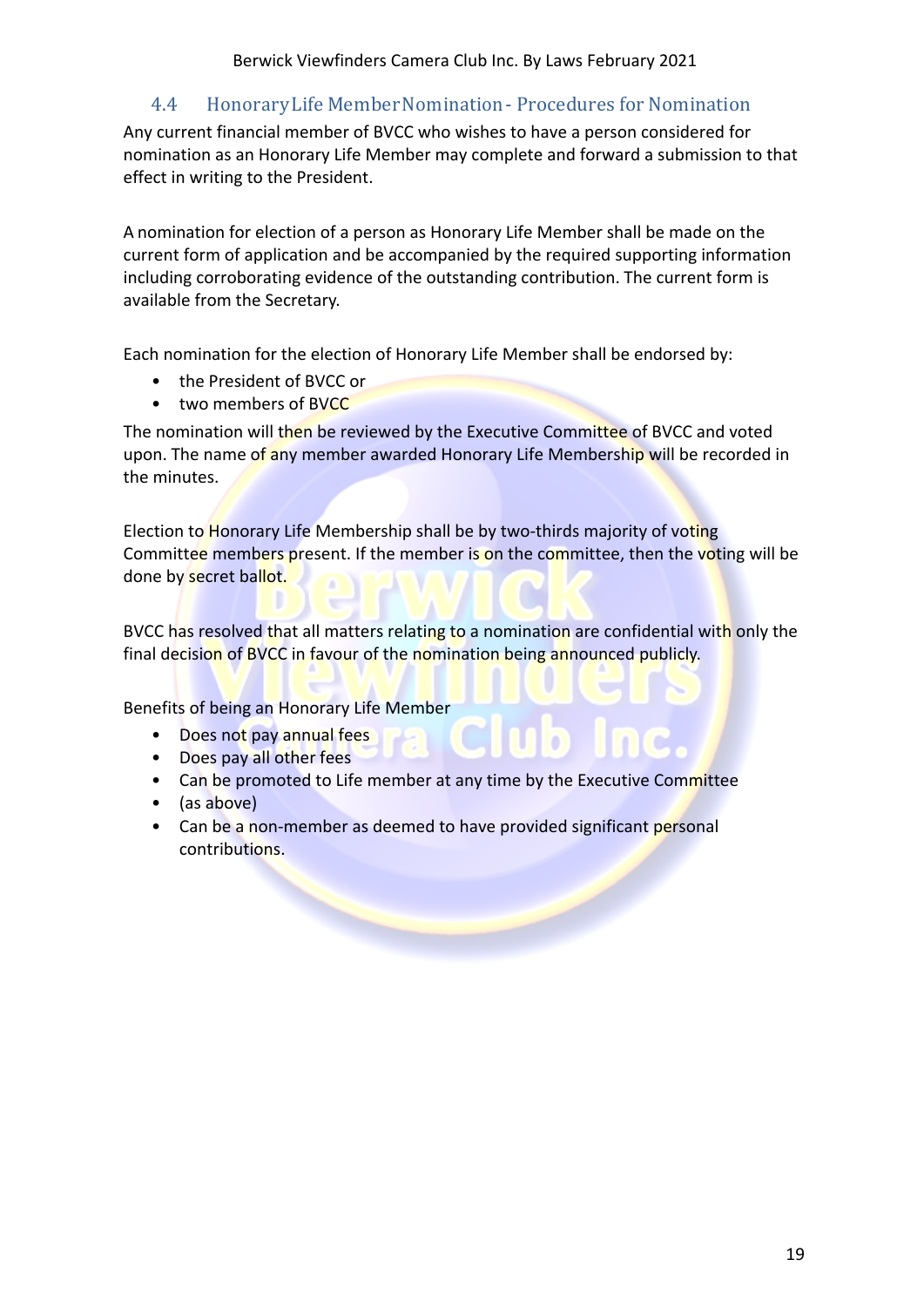# 5. Committee Member Roles

# 5.1 President

The President is the chair of the Executive Committee. This body consists of the President, Vice President, Secretary/Public Officer, Treasurer, Print Steward(s), Social Secretary, VAPS Delegate(s), Website Coordinator and Ordinary Committee Members.

The President is the Chief Executive Officer of the Berwick Viewfinders Camera Club, and is thus responsible for its successful operation and direction. He/she presides over all meetings of the Club. In his/her absence, the Vice President chairs the meetings, and he/she may designate another member to the chair the weekly meetings.

The President coordinates and supervises the functions of all members of the Executive committee to ensure smooth operation of the Club.

#### Duties

- Represents the Club at Interclub events.
- Liaises with other Club Presidents.
- Be responsible, along with the Treasurer, for the financial affairs of the Club.
- Assumes the role of Treasurer in the absence of the Treasurer.
- Ensure that all incoming information gets passed on to the members at meetings.
- Ensures that the committee members are fulfilling their roles.
- Be responsible for the overall direction and operation of the Club.
- Supports the Committee and Members of the Club, in its purposes, objectives, policies, and procedures.
- Reviews the Constitution before the A.G.M. of each year.
- Presents ideas and solutions to problems.
- Informs members of decisions.
- Informs members of future meetings.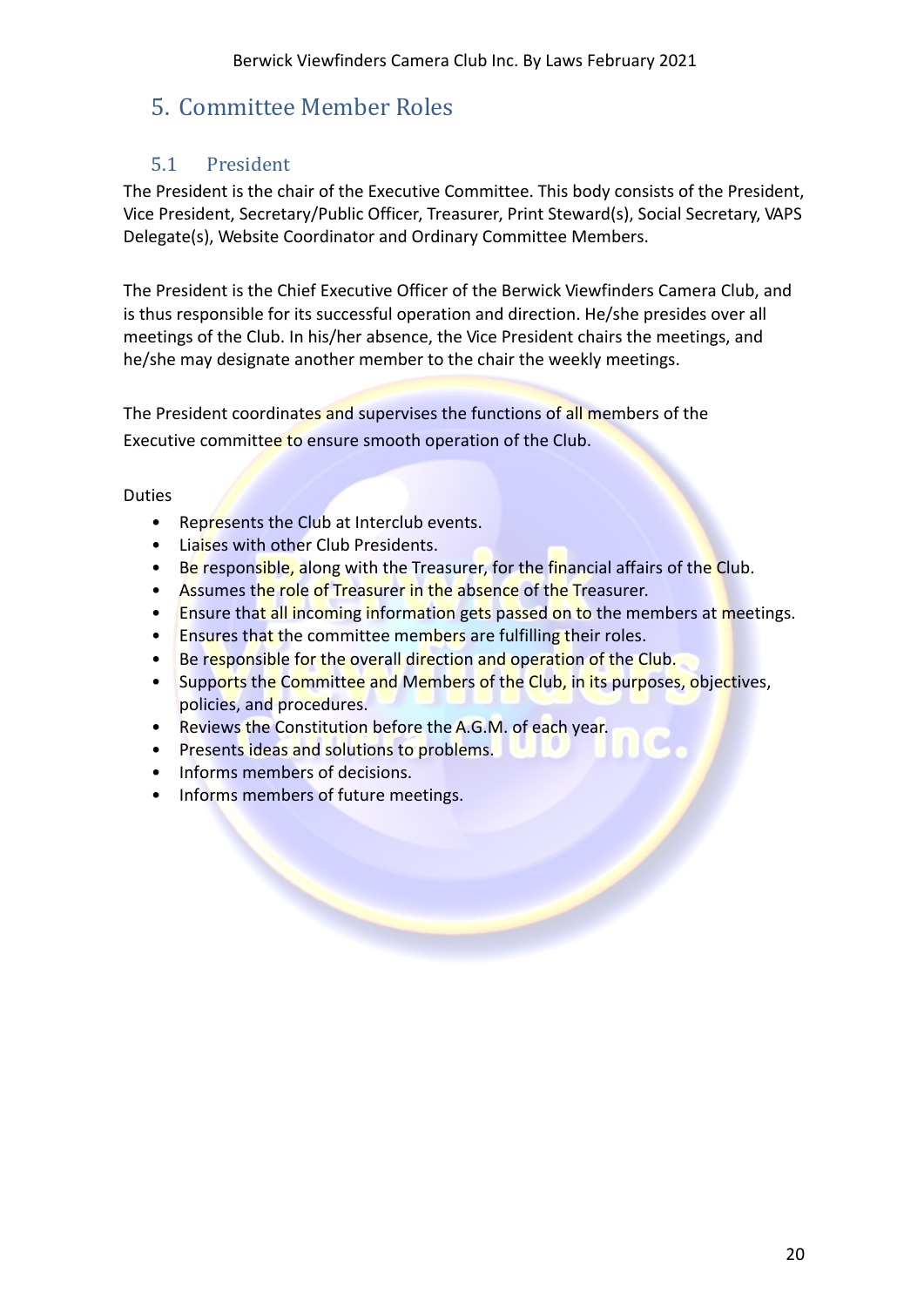### 5.2 Vice President

The Vice President is the Club Officer responsible for encouraging new club memberships.

#### Duties

- Together with the President, coordinate an introduction to the Club for new members. This role can be delegated to other members of the Club.
- Initiate a Club Membership Building Program and report periodically to the
- Club on current membership and status.
- Greet guests, answer questions about the Club, explain the benefits of being a member of the Berwick Viewfinders Camera Club, and provide promotional material as appropriate. This role can be delegated to other members of the Club.
- Have a supply of Membership Application forms available, and help prospective members complete them and ensures that there is a supply of appropriate materials are available at all times.
- Encourage guests to become members.
- Chair meetings in the absence of the President.
- Assumes the role of President in the absence of the President.

# 5.3 Treasurer

The Treasurer is the Chief Financial Officer of the Berwick Viewfinders Camera Club; he/she must be over 18 years old and is responsible for maintaining clear and accurate records, and for overseeing and administering the club's financial affairs.

#### DUTIES

- Collect and receive all monies due to the Club and make all payments authorised by the Club.
- Keep correct accounts and books showing the financial affairs of the Club, with full details of all receipts and expenditure connected with the activities of the Club.
- Have available for inspection by members, all accounts and books.
- Deposit, in a financial institution selected by the Committee, all Club monies.
- Prepare and table a financial report for the A.G.M.
- Keep a record of the four Club members who can sign cheques.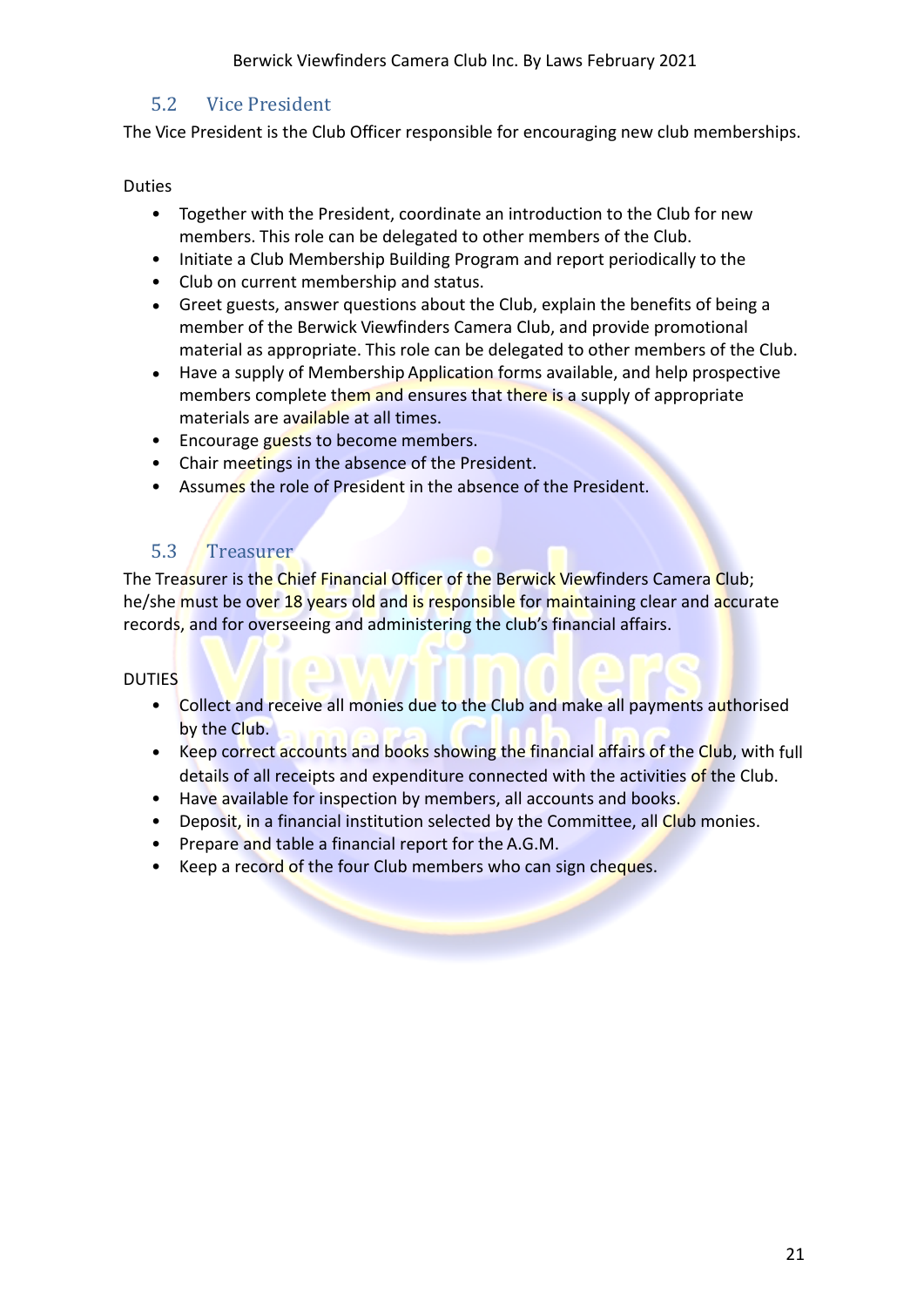### 5.4 Secretary

The Secretary is the officer responsible for record keeping within the Club, he/ she ensures that there are accurate records of each committee meeting, special meetings, and the A.G.M. noting their dates, time, place, and duration, the principal performers, attendees and guests, award winners, motions and reports.

#### DUTIES

- Maintain an accurate membership roster with name, address, telephone, e-mail, date of joining etc., as per membership form.
- Handles incoming and outgoing correspondence.
- Is responsible for secure storage of all Club files.
- Record the minutes of meetings, read them when so directed by the President or appropriate member of the committee.
- Arrange for a replacement if unable to attend the meeting(s).
- In conjunction with the Print Steward(s), supply the President or Vice President with the information relative to the merit points of each member when close to an award.
- In conjunction with the President, Vice President and Print Steward(s), send out letters to Clubs, Judges and other persons on matters relating to the Club.

# 5.5 Public Officer (Now Part of the Secretary Role)

The Public Officer of the Berwick Viewfinders Camera Club:

Must be a current financial member.

D

- Over 18 years of age.
- May hold another position within the club.

The Public Officer of the incorporated association is vacated if the Public Officer:

- dies.
- resigns office by signed notice to the committee of the BVCC association.
- is removed by resolution by the members of the (BVCC) association passed in accordance with its Constitution, or ceases to be a resident in the state of Victoria.

#### DUTIES

- Is required to notify the Commissioners (Office of Fair Trading) in writing within 14 days of being appointed. This will be done with all information to be sent after the club's A.G.M. or any changes to their address or a change of seat.
- Is the registered representative of the BVCC association, the person whom legal process, notices or documents are served or sent.
- Must sign all legal demands made by the BVCC association.
- Is required to keep a copy of the constitution and make it available to members on request.
- Must ensure that accurate minutes are recorded and retained for 7 (seven) years minimum; and must take all reasonable steps to ensure the BVCC association complies with the act. (Office of Fair Trading).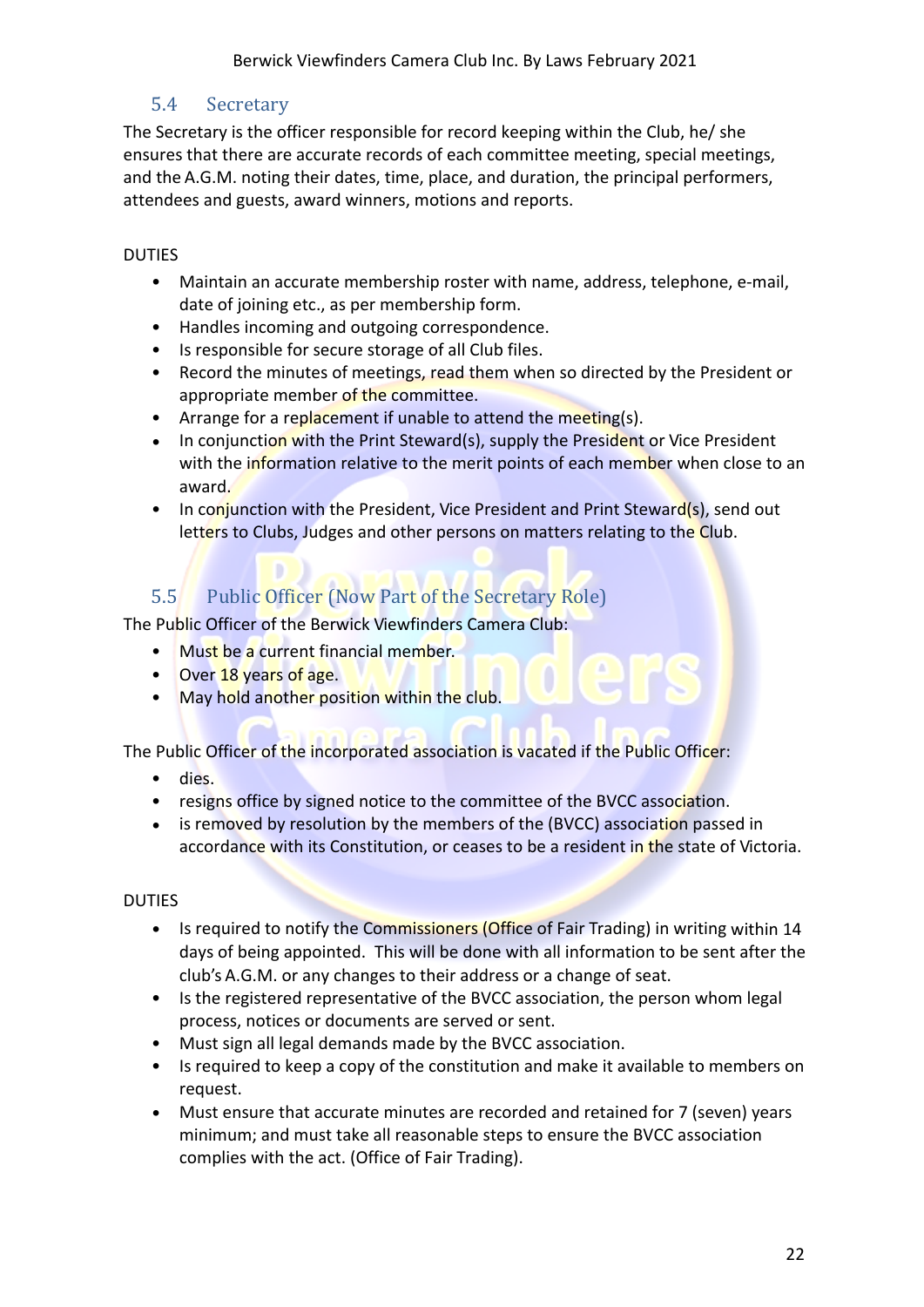### 5.6 Print Steward

#### **DUTIES**

- Accepting all entries to Club aggregates & (competitions) and all interclub competitions.
- Accepting all paper work to all competitions.
- Not accepting entries if there is no paper work completed from the member, unless of certain circumstances where the President will be called upon to make that decision.
- Making decisions on whether entries are in the right category, and notifying members if there is a problem.
- Sorting and stamping all prints, EDPI Electronic slides (visual) for all competitions.
- Have all paperwork completed for judges to go with the prints and an exact description of what the definition is for that competition, including dates for results so trophies, certificates can be organised at least 1 week before date of competition.
- Ringing and organising Judges for all competitions, sending out paper work to those judges after confirmation of dates with them.
- Ringing and sending out paper work to all other Clubs regarding an interclub competition when we are hosting as per the rules and guidelines for that interclub competition.
- Keep records of members entries for each competition in a plastic sleeve in a folder (each sleeve must be marked e.g.  $= 1<sup>st</sup> AGG 2007$  and in texta) of what
- competition it is (this applies to AGG and interclubs) so these go into the history of the clubs records.
- Organise a drop off point for other Clubs to leave their entries for interclub's when we host.
- Organise prints/EDPI and paper work for drop off to Judges.
- Organise our prints and paper work to be dropped off to other Clubs when they host.
- Organise certificates to be filled out, and signed by the President or Vice
- President.
- Hand out certificates on the night of the competitions.
- Organise medallions and keep an accurate record of aggregate and merit point system, so all medallions, trophies, etc. can be awarded on time, when they are due.
- Hand out trophies with the President at Club level, Interclub level and award nights, e.g.- Pub/Nat and Print & Slide night.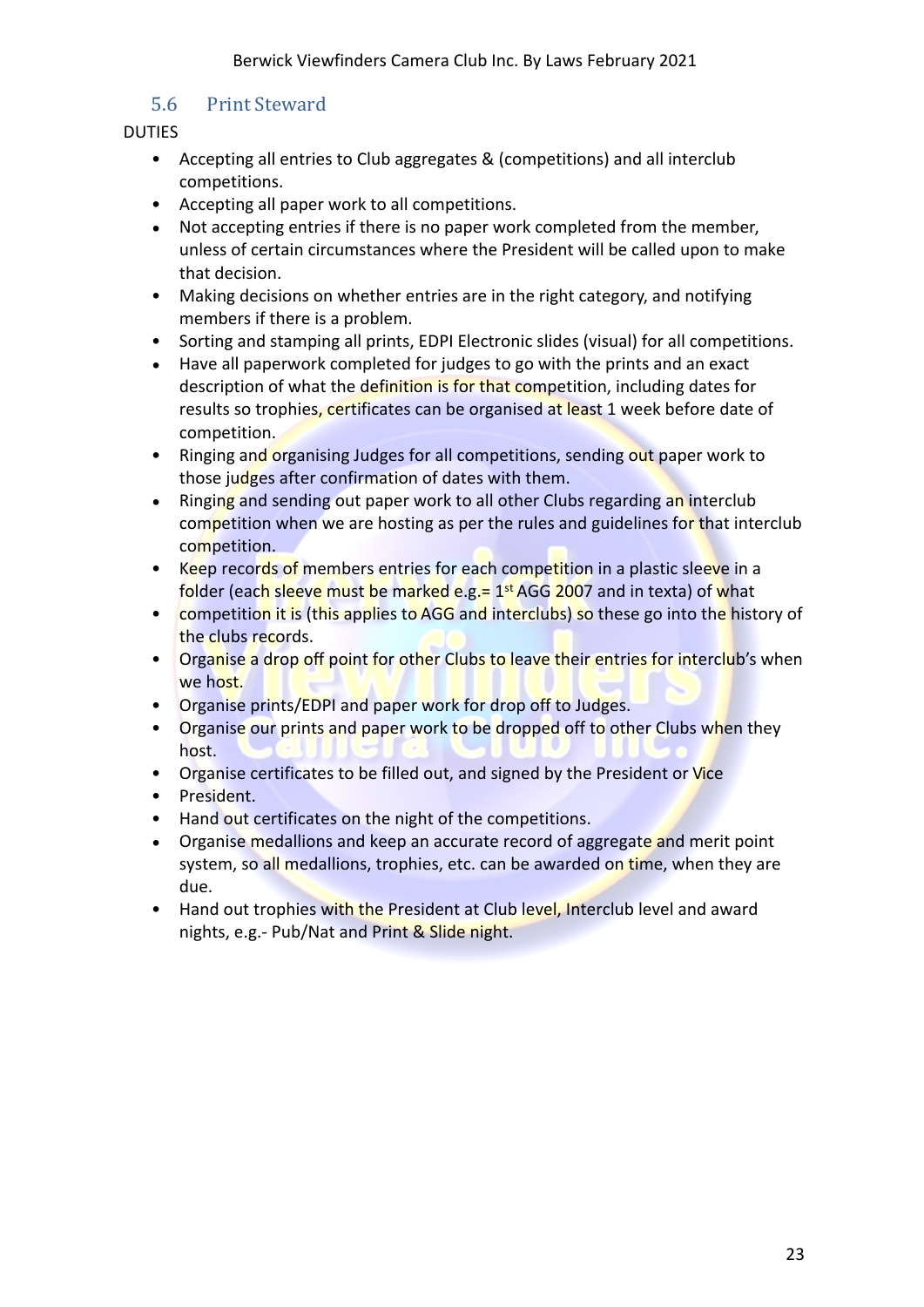### 5.7 Social Secretary

The Social secretary's role is to prepare the club's calendar, in conjunction with the Committee and members of the Club.

#### DUTIES

- Make sure any venue is booked well in advance for things like the Pub/Nat, Print and Slide nights.
- Ring venue about one week prior to the event at the premises to confirm numbers for the booking.
- Solicit ideas for events from members and hence contribute to the development of the calendar each year.
- Ask for help to send letters and/or make phone calls from the Secretary and/or other Committee members.
- Develop fund raising ideas to help the Club. This should include as many members as possible.

# 5.8 Ordinary Committee Member

**DUTIES** 

- Support any Committee Member when requested to do so.
- Attend Committee Meetings.
- Contribute ideas and/or suggestions to meeting for benefit of the Club.

# 5.9 VAPS Delegate

The VAPS delegate(s) represent the club at the VAPS general meeting & their AGM.

DUTIES

- To liaise between the Club and VAPS
- Vote and report on any issues raised by VAPS at their meetings
- Raise any issues raised by the Club with VAPS.

### 5.10 WebsiteCoordinator

To coordinate all aspects of the club's website, delegating to and involving members as appropriate.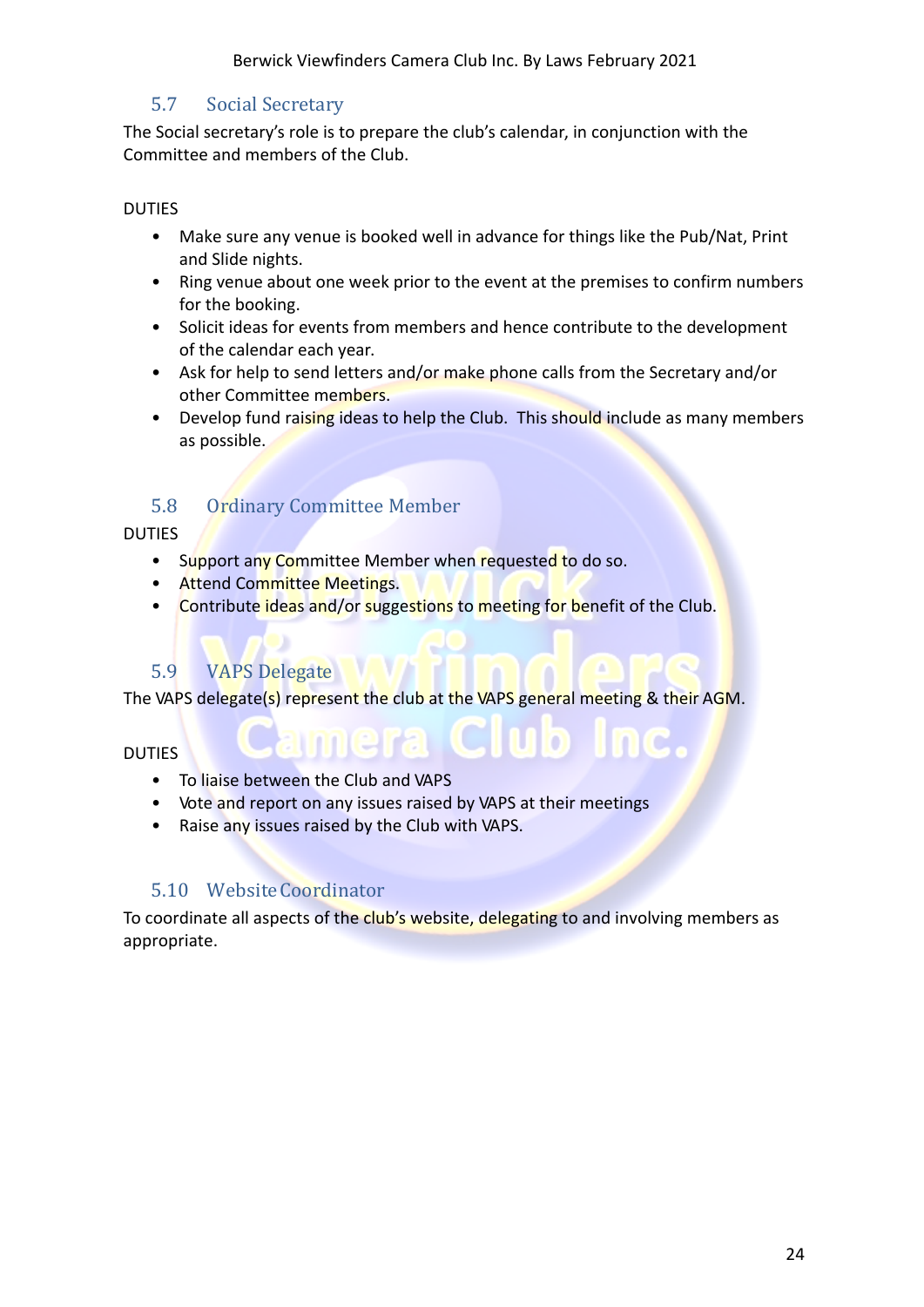6. Membership & Entry forms

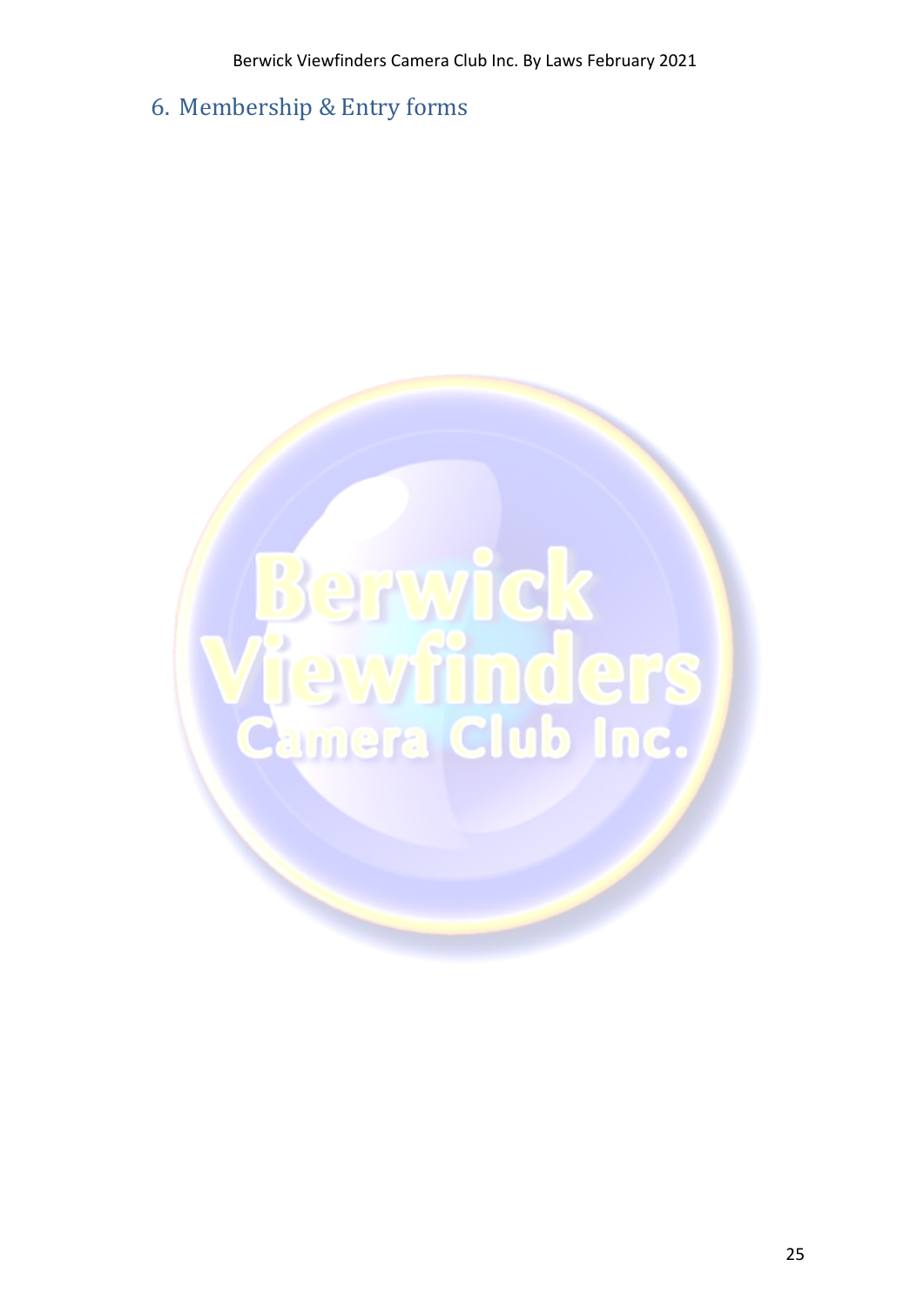# **Berwick Viewfinders Camera Club Inc. Membership Form**

| I, the applicant, hereby apply for membership to join the Berwick Viewfinders Camera Club                                                                                                                                                                                |  |  |  |  |
|--------------------------------------------------------------------------------------------------------------------------------------------------------------------------------------------------------------------------------------------------------------------------|--|--|--|--|
|                                                                                                                                                                                                                                                                          |  |  |  |  |
| Partners Name (optional)__________________________________Date of Birth (optional)____________________________                                                                                                                                                           |  |  |  |  |
|                                                                                                                                                                                                                                                                          |  |  |  |  |
|                                                                                                                                                                                                                                                                          |  |  |  |  |
|                                                                                                                                                                                                                                                                          |  |  |  |  |
|                                                                                                                                                                                                                                                                          |  |  |  |  |
| Do you permit your email and phone numbers to be distributed amongst members?                                                                                                                                                                                            |  |  |  |  |
| Email Yes/No Home No Yes/No Mobile No. Yes/No                                                                                                                                                                                                                            |  |  |  |  |
| Signature of Applicant <b>Contract Contract Contract Contract Contract Contract Contract Contract Contract Contract Contract Contract Contract Contract Contract Contract Contract Contract Contract Contract Contract Contract </b><br>Date<br>$\overline{\phantom{a}}$ |  |  |  |  |
|                                                                                                                                                                                                                                                                          |  |  |  |  |
|                                                                                                                                                                                                                                                                          |  |  |  |  |
| How did you hear about our Club? Please tick one or more of the following boxes:                                                                                                                                                                                         |  |  |  |  |
| Word of Mouth Number Advertisement<br>Internet $\Box$                                                                                                                                                                                                                    |  |  |  |  |
| Club Member <b>Q</b> If so, who referred you <b>CONTINGUMENT</b>                                                                                                                                                                                                         |  |  |  |  |
| Other Please specify <b>Contact Contact Contact Contact Contact Contact Contact Contact Contact Contact Contact Contact Contact Contact Contact Contact Contact Contact Contact Contact Contact Contact Contact Contact Contact </b><br>$\blacksquare$                   |  |  |  |  |
| Are you or have you been a professional photographer? Yes $\Box$ No $\Box$                                                                                                                                                                                               |  |  |  |  |
|                                                                                                                                                                                                                                                                          |  |  |  |  |
| Have you been a member of another photography club or association? If so, please name the club and                                                                                                                                                                       |  |  |  |  |
| what Grade or level you were in the contract of the contract of the contract of the contract of the contract of                                                                                                                                                          |  |  |  |  |
| Have you previously been a member of the Berwick Viewfinders Camera Club? Yes<br>No <sub>1</sub>                                                                                                                                                                         |  |  |  |  |
| Do you shoot in Digital $\Box$ Analogue $\Box$ Both $\Box$ Please list the camera(s) and lenses you are                                                                                                                                                                  |  |  |  |  |
|                                                                                                                                                                                                                                                                          |  |  |  |  |
| Please tick & list ideas or goals that really interest you.                                                                                                                                                                                                              |  |  |  |  |
| Hands on workshops $\square$ Photography outings/weekends away $\square$ Getting to know my camera $\square$                                                                                                                                                             |  |  |  |  |
|                                                                                                                                                                                                                                                                          |  |  |  |  |
|                                                                                                                                                                                                                                                                          |  |  |  |  |
| Applicant's Membership Number _______________ Amount Paid \$___________<br>Office use only:                                                                                                                                                                              |  |  |  |  |

Receipt No. \_\_\_\_\_\_\_\_\_\_\_\_\_\_ Date \_\_\_\_\_\_\_\_\_\_\_\_\_\_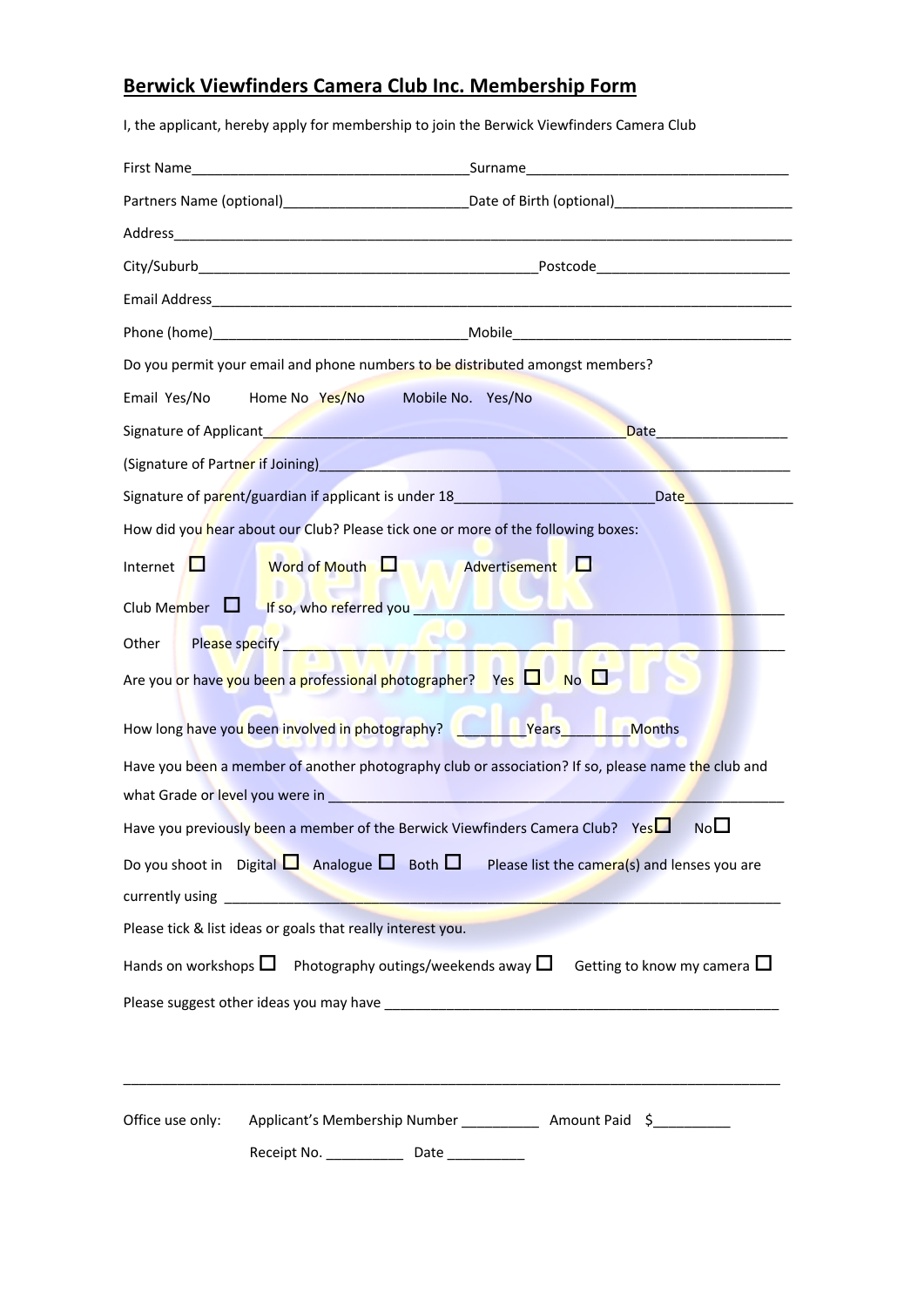# **FORM FOR APPOINTMENT OF PROXY**

| Ι,                                                                                                                  |
|---------------------------------------------------------------------------------------------------------------------|
| (name)                                                                                                              |
|                                                                                                                     |
|                                                                                                                     |
| of                                                                                                                  |
| (address)                                                                                                           |
|                                                                                                                     |
| being a member of                                                                                                   |
| (name of Incorporated Association)                                                                                  |
|                                                                                                                     |
|                                                                                                                     |
|                                                                                                                     |
|                                                                                                                     |
|                                                                                                                     |
|                                                                                                                     |
| appoint                                                                                                             |
| (name of proxy holder)                                                                                              |
|                                                                                                                     |
|                                                                                                                     |
| of                                                                                                                  |
| (address of proxy holder)                                                                                           |
|                                                                                                                     |
| being a member of that Incorporated Association, has my proxy to vote on my behalf at the *annual/                  |
| *special general meeting of the Association to be held on <b>the contract of meeting</b> ( <i>date of meeting</i> ) |
| and at any adjournment of that meeting.                                                                             |
|                                                                                                                     |
|                                                                                                                     |
| My proxy is authorised to vote *in favour of/*against the following resolution: [insert details of resolution]      |
|                                                                                                                     |
|                                                                                                                     |
|                                                                                                                     |
|                                                                                                                     |
|                                                                                                                     |
|                                                                                                                     |
|                                                                                                                     |
| Signed_                                                                                                             |
|                                                                                                                     |
|                                                                                                                     |
|                                                                                                                     |

|--|

\*Delete if not applicable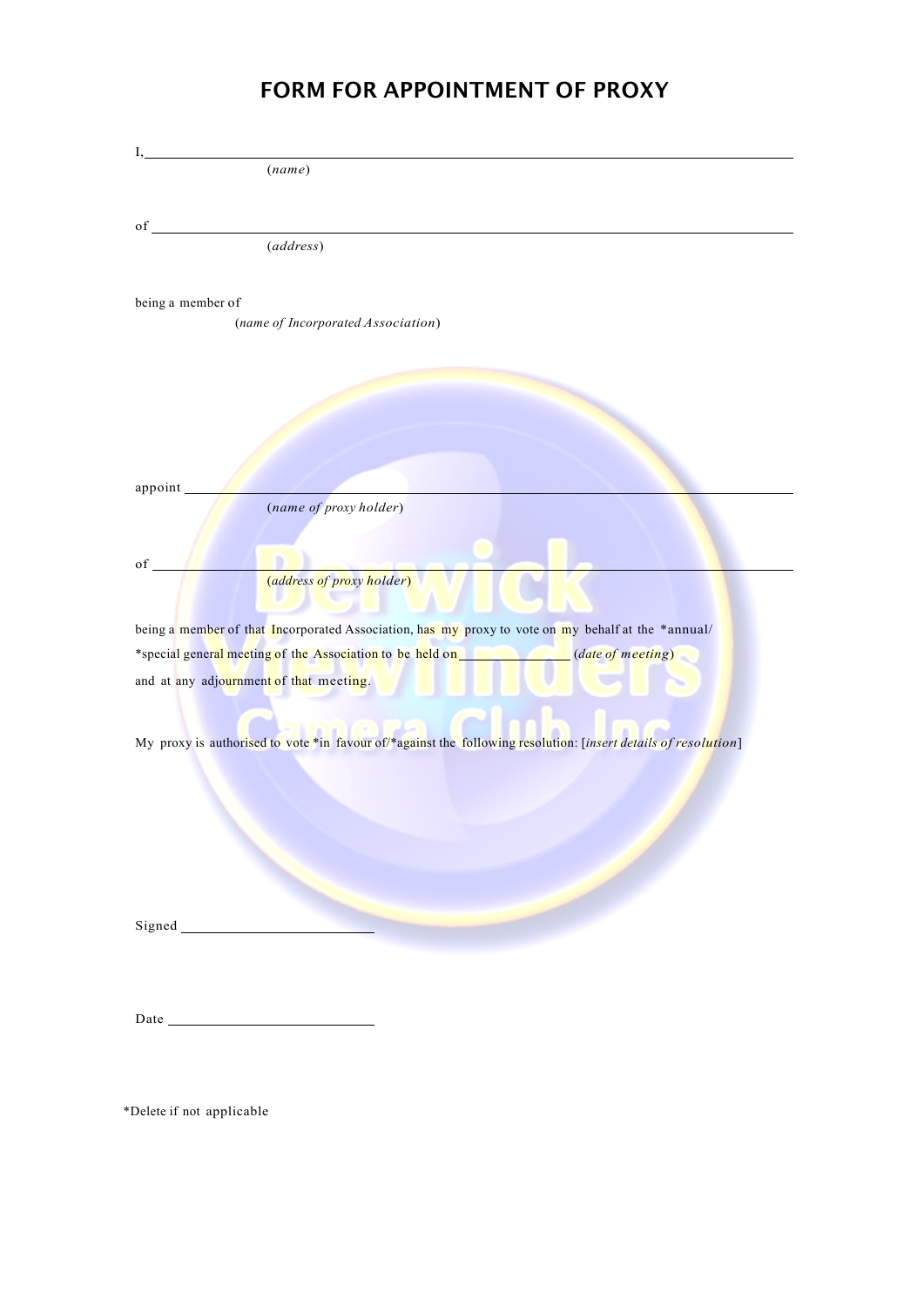# **Open and Set Subject**

| Member Name ___________________________Competition Date ________________________                                                                                                                                                                                                                                       |                                       |
|------------------------------------------------------------------------------------------------------------------------------------------------------------------------------------------------------------------------------------------------------------------------------------------------------------------------|---------------------------------------|
| Grade ______________                                                                                                                                                                                                                                                                                                   |                                       |
| <b>Small Colour</b>                                                                                                                                                                                                                                                                                                    | Monochrome - Small/Large              |
| $1.$ $\frac{1}{2}$ $\frac{1}{2}$ $\frac{1}{2}$ $\frac{1}{2}$ $\frac{1}{2}$ $\frac{1}{2}$ $\frac{1}{2}$ $\frac{1}{2}$ $\frac{1}{2}$ $\frac{1}{2}$ $\frac{1}{2}$ $\frac{1}{2}$ $\frac{1}{2}$ $\frac{1}{2}$ $\frac{1}{2}$ $\frac{1}{2}$ $\frac{1}{2}$ $\frac{1}{2}$ $\frac{1}{2}$ $\frac{1}{2}$ $\frac{1}{2}$ $\frac{1}{$ | 1.                                    |
| 2.                                                                                                                                                                                                                                                                                                                     | 2.                                    |
| Large Colour                                                                                                                                                                                                                                                                                                           | <b>EDPI (Digital Slide)</b><br>HU SAM |
| 1.<br>2.                                                                                                                                                                                                                                                                                                               | $\bigcap$<br>2.                       |
| <u>L'aumielra</u>                                                                                                                                                                                                                                                                                                      | 3.1 <sub>n</sub>                      |
|                                                                                                                                                                                                                                                                                                                        | $\overline{4.}$                       |

Number of entries per person is two prints per category and two EDPIs for Open grade, or four EDPIs for Novice grade.

Total number of entries per person is six (6)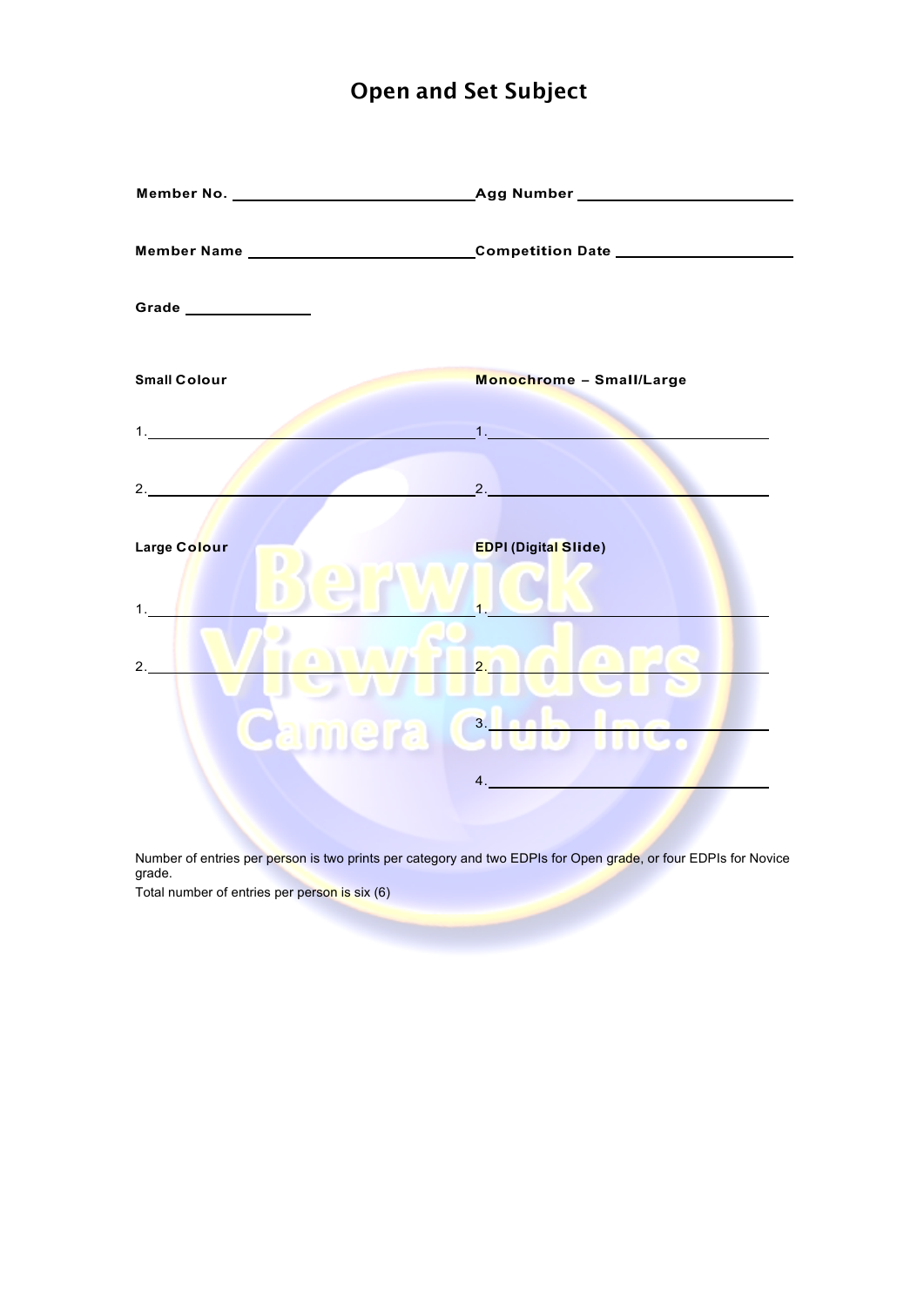# **EDPI Only AGG**

| Member Name ____________________________Competition Date __________________ |  |
|-----------------------------------------------------------------------------|--|
| Grade _______________                                                       |  |
|                                                                             |  |
| Colour                                                                      |  |
|                                                                             |  |
| 2.                                                                          |  |
| <b>Monochrome</b>                                                           |  |
| $1.$ $\blacksquare$                                                         |  |
| 2.                                                                          |  |
| <b>Creative/Experimental mera Club Inc.</b>                                 |  |
| 1.                                                                          |  |
| 2.                                                                          |  |
|                                                                             |  |

Reference Only - Deleted as a Club competition.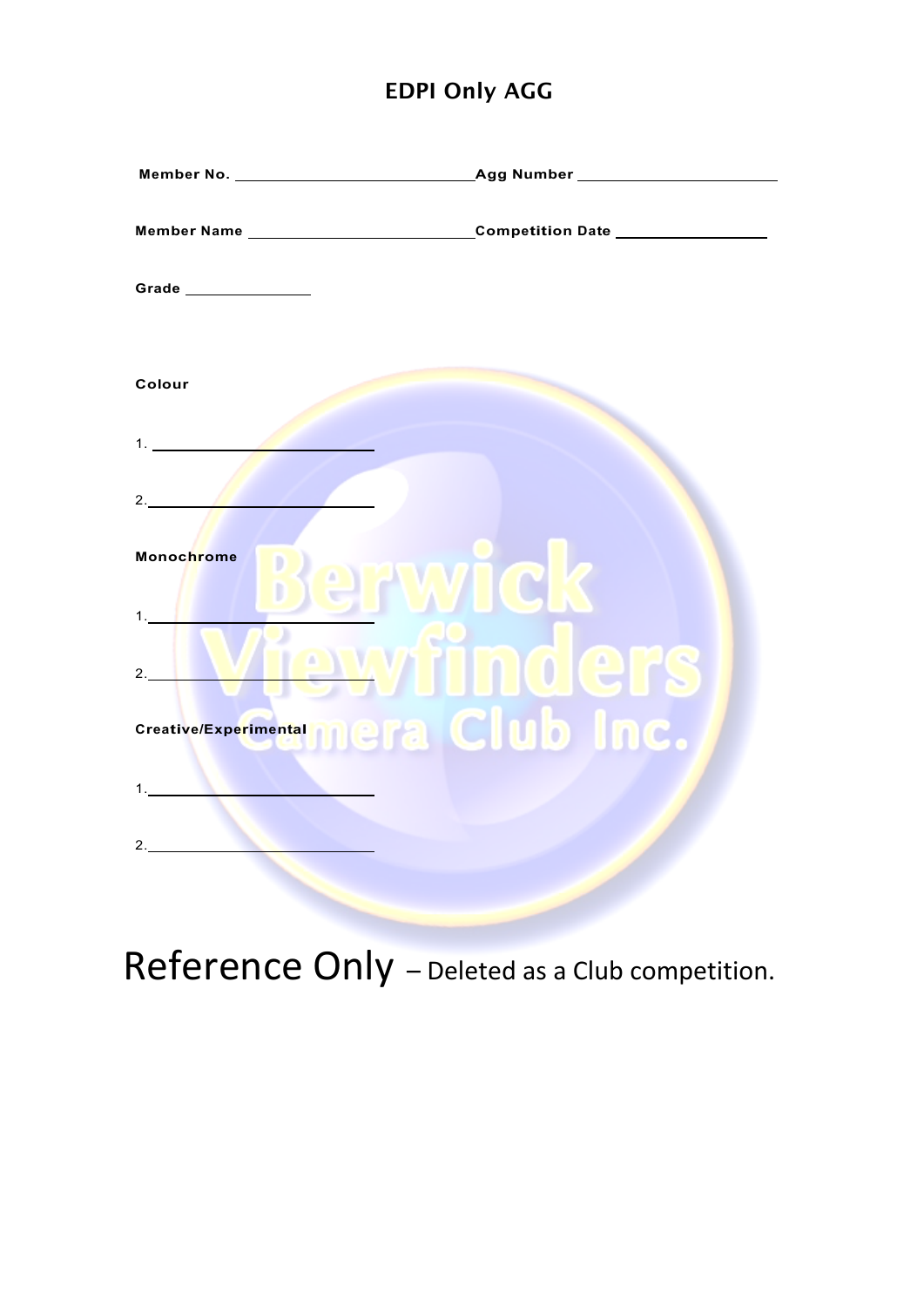# **Pub National**



**Number of images per person**

Four Large prints, four Small prints and four EDPI. The prints can be colour, monochrome or creative/experimental.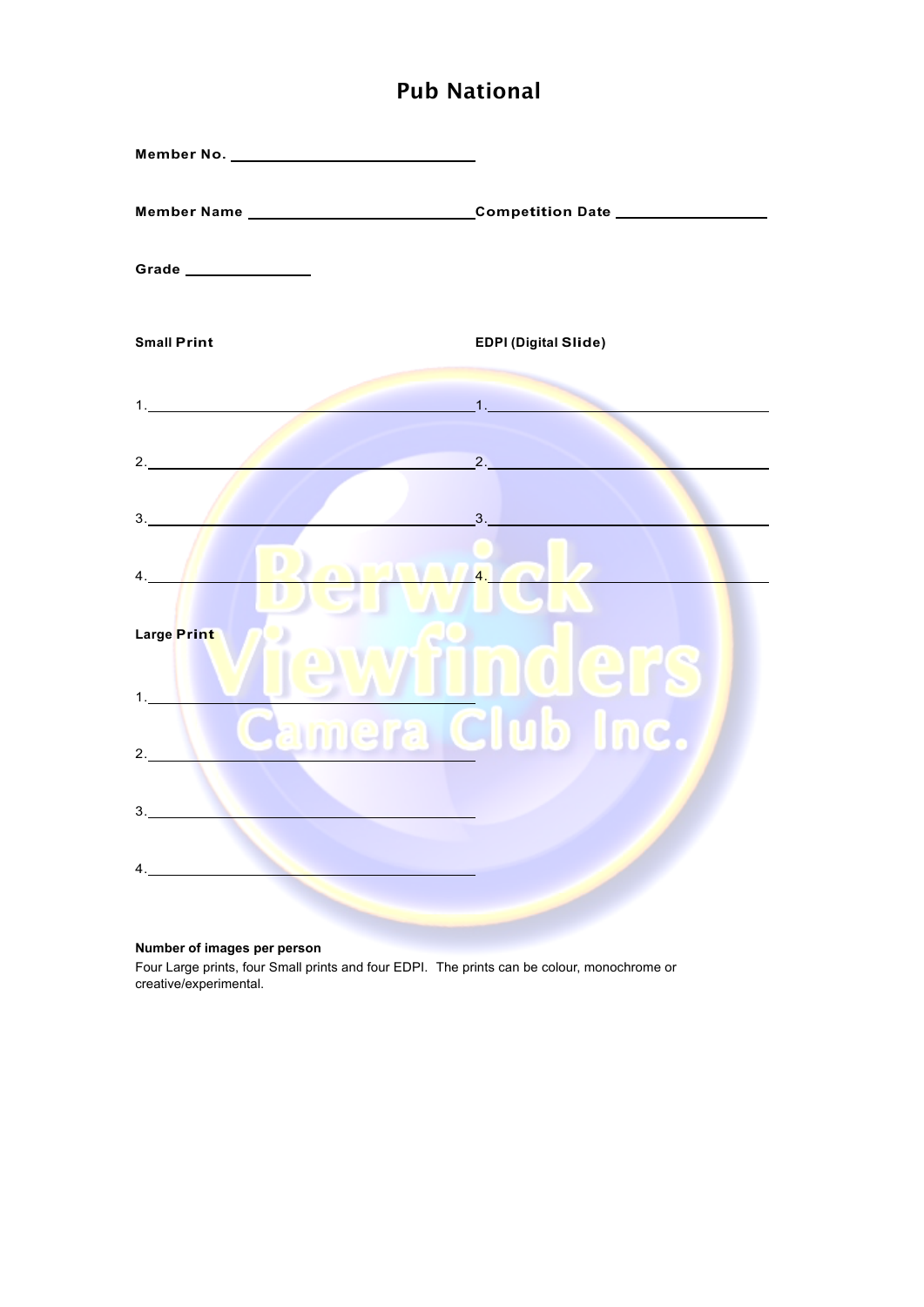

# **Print and Slide of the Year**

Images entered in the Print and Slide of the Year competition may be nominated to be judged for the Nola Hamilton Stone Perpetual Trophy. To be eligible, the image must have an Australian Nostalgic/Heritage theme. Please write NHS next to the images you wish to be entered.

Number of entries per person is two prints per category and four EDPIs. Total number of entries per person is eight (8).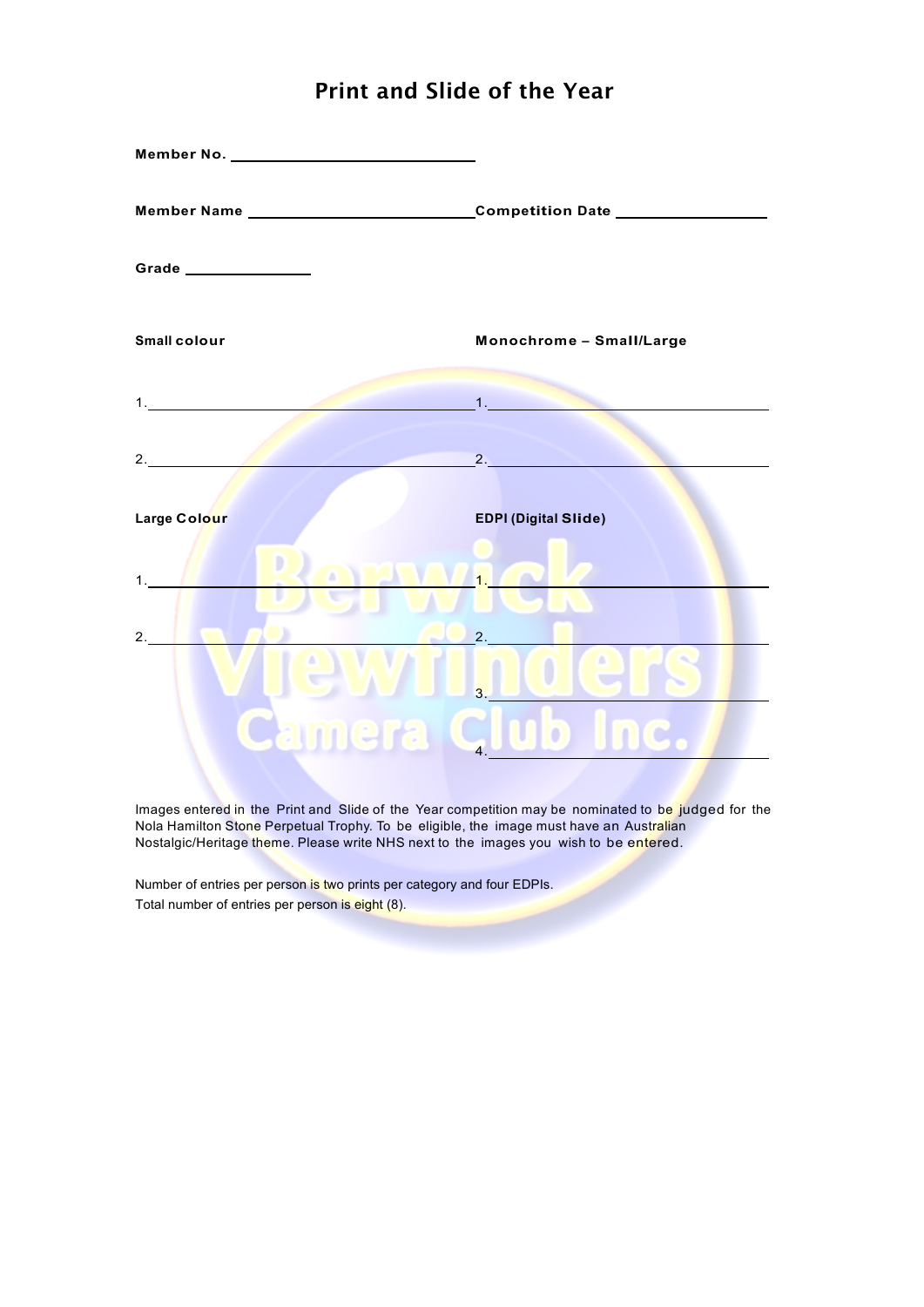|                                                                                                               | nominate ___________________________________(being a current financial member of BVCC) |  |
|---------------------------------------------------------------------------------------------------------------|----------------------------------------------------------------------------------------|--|
| for the position of $-$ (please tick one)                                                                     |                                                                                        |  |
| $\Box$ President<br>$\Box$ Vice President                                                                     |                                                                                        |  |
| $\Box$ Secretary/Public Officer                                                                               |                                                                                        |  |
| $\square$ Treasurer                                                                                           |                                                                                        |  |
| $\Box$ Social Secretary                                                                                       |                                                                                        |  |
| □ Print Steward                                                                                               |                                                                                        |  |
| $\Box$ Social Member                                                                                          |                                                                                        |  |
| VAPS Delegate                                                                                                 |                                                                                        |  |
| Ordinary Member                                                                                               |                                                                                        |  |
| $\Box$ Website Coordinator                                                                                    |                                                                                        |  |
| Signed <sub>_</sub>                                                                                           |                                                                                        |  |
| Date                                                                                                          |                                                                                        |  |
| Seconded (please print)                                                                                       | (being a current financial member of BVCC)                                             |  |
| Signed ___                                                                                                    |                                                                                        |  |
| amne<br>Date $\_\_$                                                                                           | <b>Elub Inc.</b>                                                                       |  |
|                                                                                                               |                                                                                        |  |
|                                                                                                               | hereby accept the nomination for the                                                   |  |
| above position on the BVCC Committee.                                                                         |                                                                                        |  |
|                                                                                                               |                                                                                        |  |
| Date and the state of the state of the state of the state of the state of the state of the state of the state |                                                                                        |  |

# **Nomination to the Committee**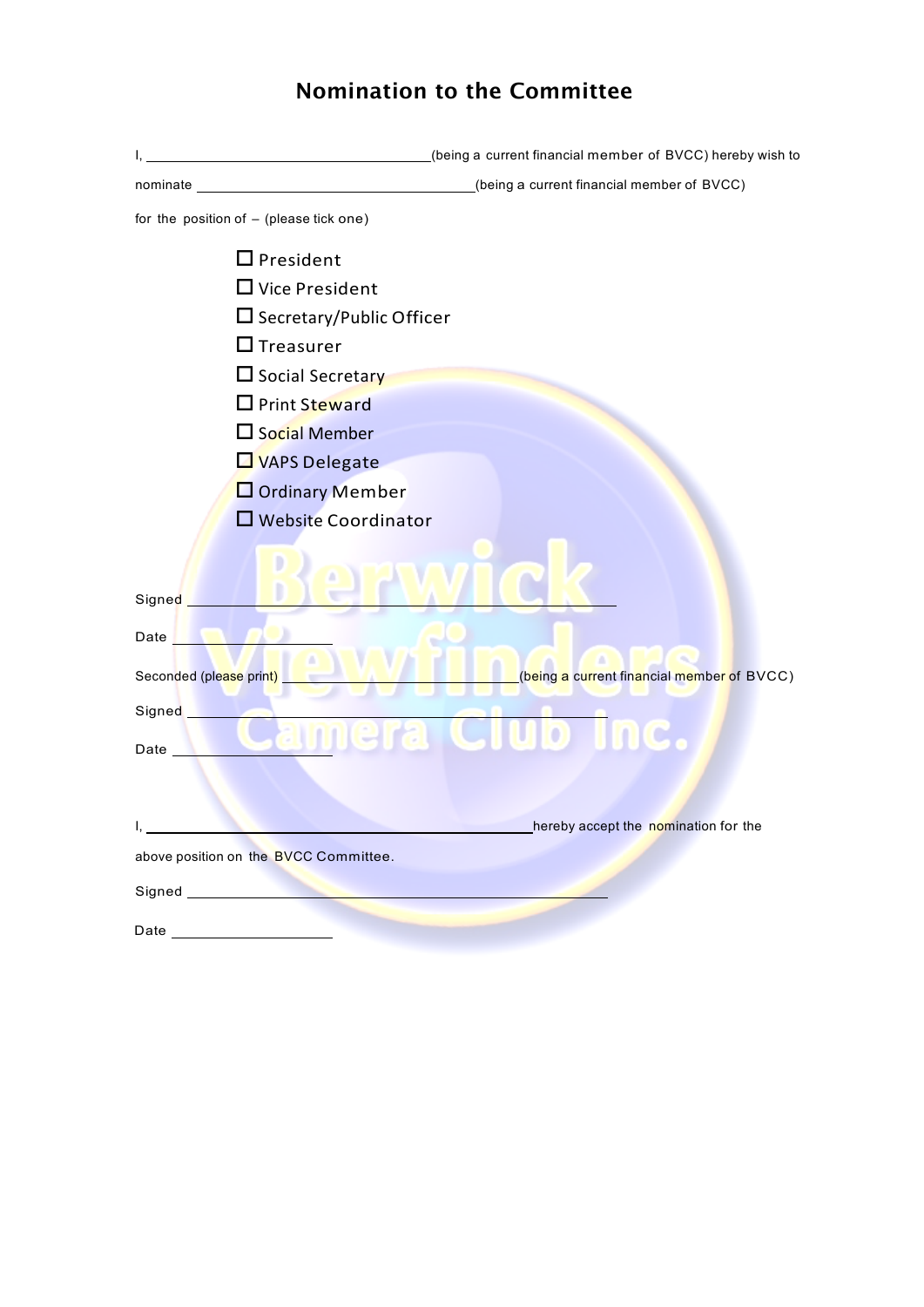# **Model Release Form**

I of

Suburb: Suburb: State: State: State: State: State: State: State: State: State: State: State: State: State: State: State: State: State: State: State: State: State: State: State: State: State: State: State: State: State: Sta

Postcode: Phone:

hereby release my interests in photographs taken of me today by:

**Current members of the Berwick Viewfinders Camera Club named below (please print)**



for the purpose of and including publicity, competition and advertisements, and acknowledge that no monetary payment has been made to me. In return for my modeling, I will receive four to six **5"x7"** images as well as a CD copy of my images for my use in my portfolio from every photographer who photographed me today.

I acknowledge that I generously give my interest in the photograph and its future use to the photographer who took the pictures.

*Please acknowledge this first box with a tick and you may or may not choose to tick the second box.*

 $\Box$  I understand that my photo may appear on the internet sites for purposes of sale such as RedBubble (this is an acknowledgement only, not permission)

 $\Box$  I give permission for my photo to appear on social network sites such as Facebook

Models signature

(Signed by guardian if model is under 18 years of age)